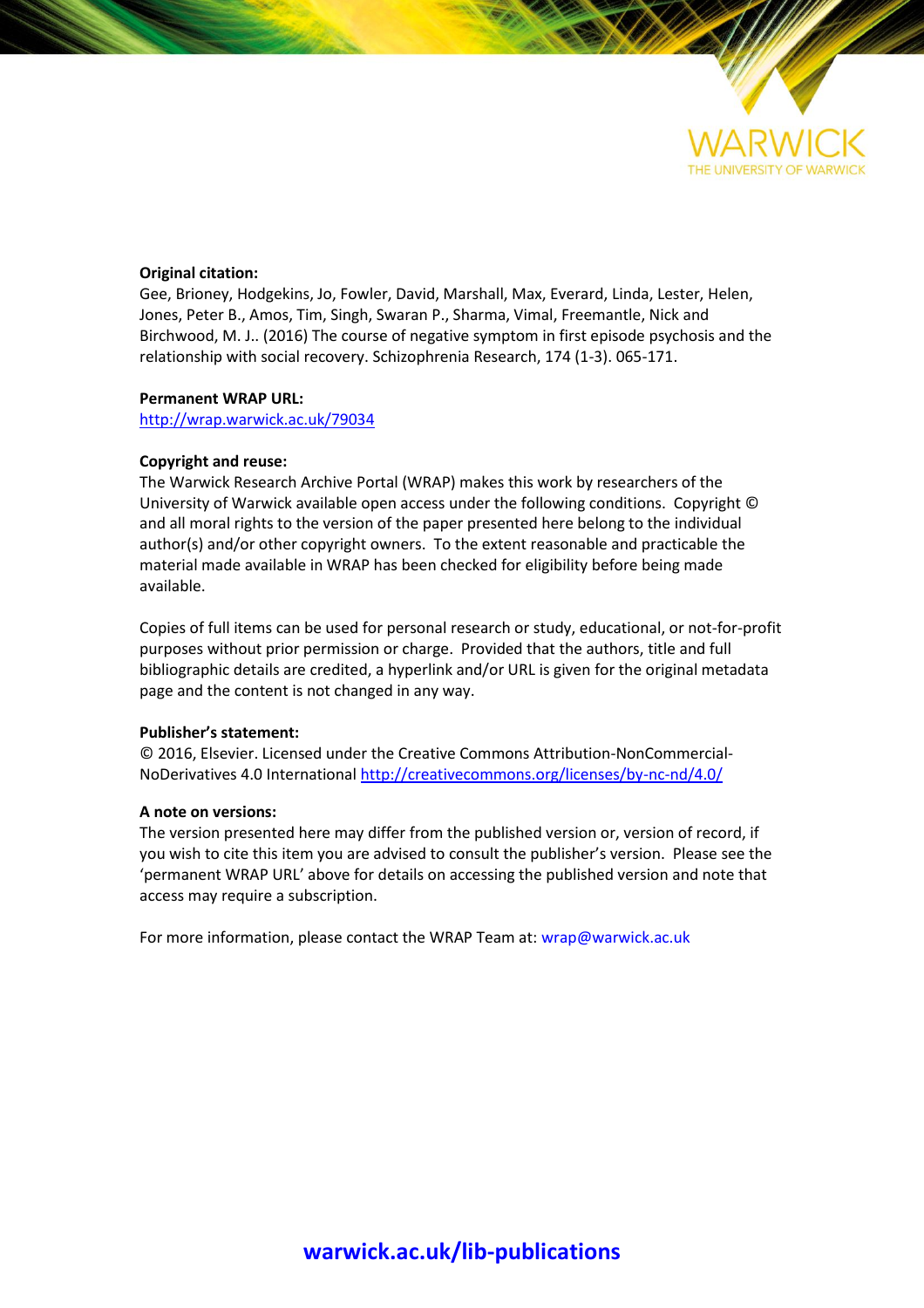## **The Course of Negative Symptom in First Episode Psychosis and the Relationship with Social Recovery**

**Brioney Gee<sup>1</sup> , Jo Hodgekins\* 1 , David Fowler<sup>2</sup> , Max Marshall<sup>3</sup> , Linda Everard<sup>4</sup> , Helen Lester<sup>5</sup> , Peter B. Jones<sup>6</sup> , Tim Amos<sup>7</sup> , Swaran Singh<sup>8</sup> , Vimal Sharma<sup>9</sup> , Nick Freemantle<sup>10</sup>, Max Birchwood<sup>8</sup>**

<sup>1</sup>Norwich Medical School, University of East Anglia, Norwich, UK. NR4 7TJ University of Sussex, Brighton, UK. BN1 9RH University of Manchester, Oxford Road, Manchester, UK. M13 9PL Birmingham and Solihull Mental Health NHS Foundation Trust University of Birmingham, Edgbaston, Birmingham, UK. B15 2TT University of Cambridge, Cambridge, UK. CB2 1TN University of Bristol, Bristol, UK. BS8 1TH University of Warwick, Gibbet Hill Road, Coventry, UK. CV4 7AL University of Chester; Cheshire and Wirral Partnership NHS Foundation Trust University College London, Gower St, London, UK. WC1E 6BT

## **\*Address for correspondence:**

Dr Jo Hodgekins

Norwich Medical School, University of East Anglia

Norwich, UK.

NR4 7TJ

Email: [j.hodgekins@uea.ac.uk](mailto:j.hodgekins@uea.ac.uk) Tel: +44 (0)1603 591890

**Word Count:** Abstract  $= 240$ , Text Body  $= 3414$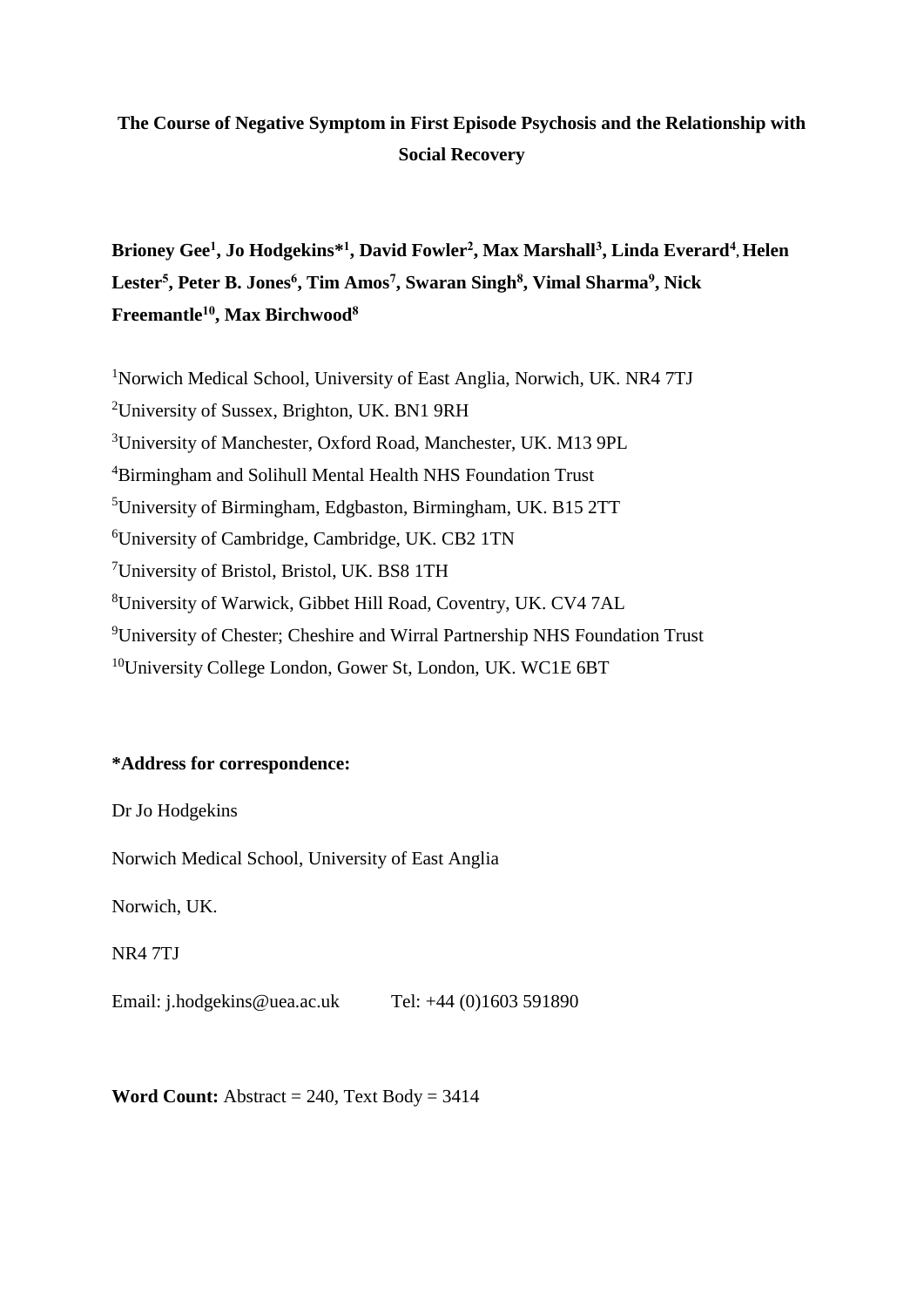#### **Abstract**

**Aims:** To investigate trajectories of negative symptoms during the first 12 months of treatment for first episode psychosis (FEP), their predictors and relationship to social recovery.

**Method:** 1006 participants were followed up for 12 months following acceptance into Early Intervention in Psychosis services. Negative symptom trajectories were modelled using latent class growth analysis (LCGA) and predictors of trajectories examined using multinomial regression. Social recovery trajectories – also modelled using LCGA – of members of each negative symptom trajectory were ascertained and the relationship between negative symptom and social recovery trajectories examined.

**Results:** Four negative symptom trajectories were identified: Minimal Decreasing (63.9%), Mild Stable (13.5%), High Decreasing (17.1%) and High Stable (5.4%). Male gender and family history of non-affective psychosis predicted stably high negative symptoms. Poor premorbid adolescent adjustment, family history of non-affective psychosis and baseline depression predicted initially high but decreasing negative symptoms. Members of the Mild Stable, High Stable and High Decreasing classes were more likely to experience stably low functioning than the Minimal Decreasing class.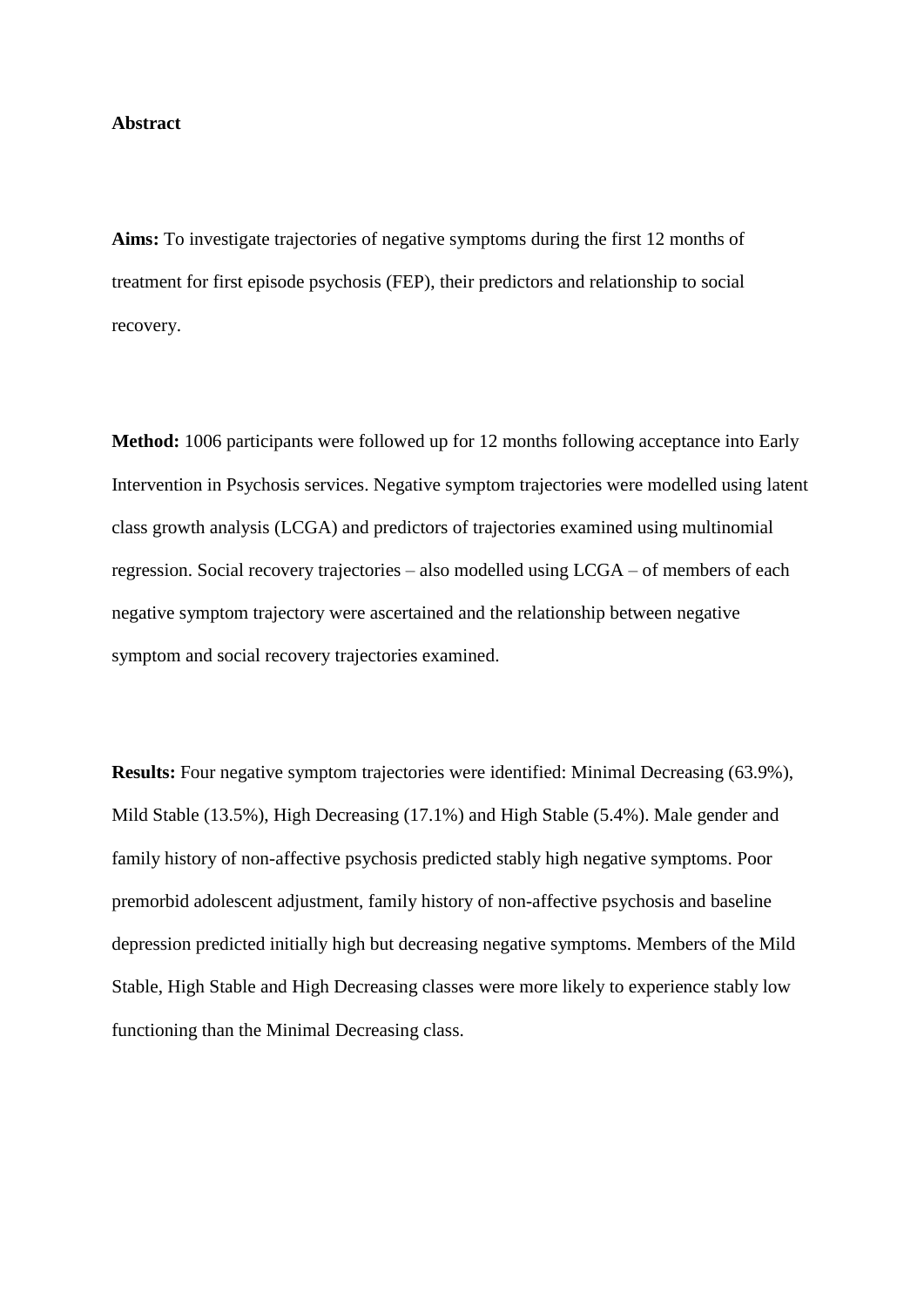**Conclusions:** Distinct negative symptom trajectories are evident in FEP. Only a small subgroup present with persistently high levels of negative symptoms. A substantial proportion of FEP patients with elevated negative symptoms at baseline will achieve remission of these symptoms within 12 months. However, elevated negative symptoms at baseline, whether or not they remit, are associated with poor social recovery, suggesting targeted interventions for service users with elevated baseline negative symptoms may help improve functional outcomes.

*Key words:* negative symptoms/early intervention/functioning/recovery/longitudinal

#### **1. Introduction**

Negative symptoms represent a significant unmet clinical need and the search for effective treatments has received renewed interest in recent years (Kirkpatrick et al., 2006). However, the mechanisms that underpin negative symptoms remain poorly understood. Negative symptoms can be subject to significant fluctuations over time, particularly in the early course of psychosis (Edwards et al., 1999; Ventura et al., 2004). Individuals vary in the stability of their negative symptoms (Kelley et al., 2008) and those with persistently elevated negative symptoms are at highest risk of poor outcome (Husted et al., 1992; Mäkinen et al., 2008). Increased understanding of variation in negative symptom course might help illuminate the mechanisms which underlie negative symptoms.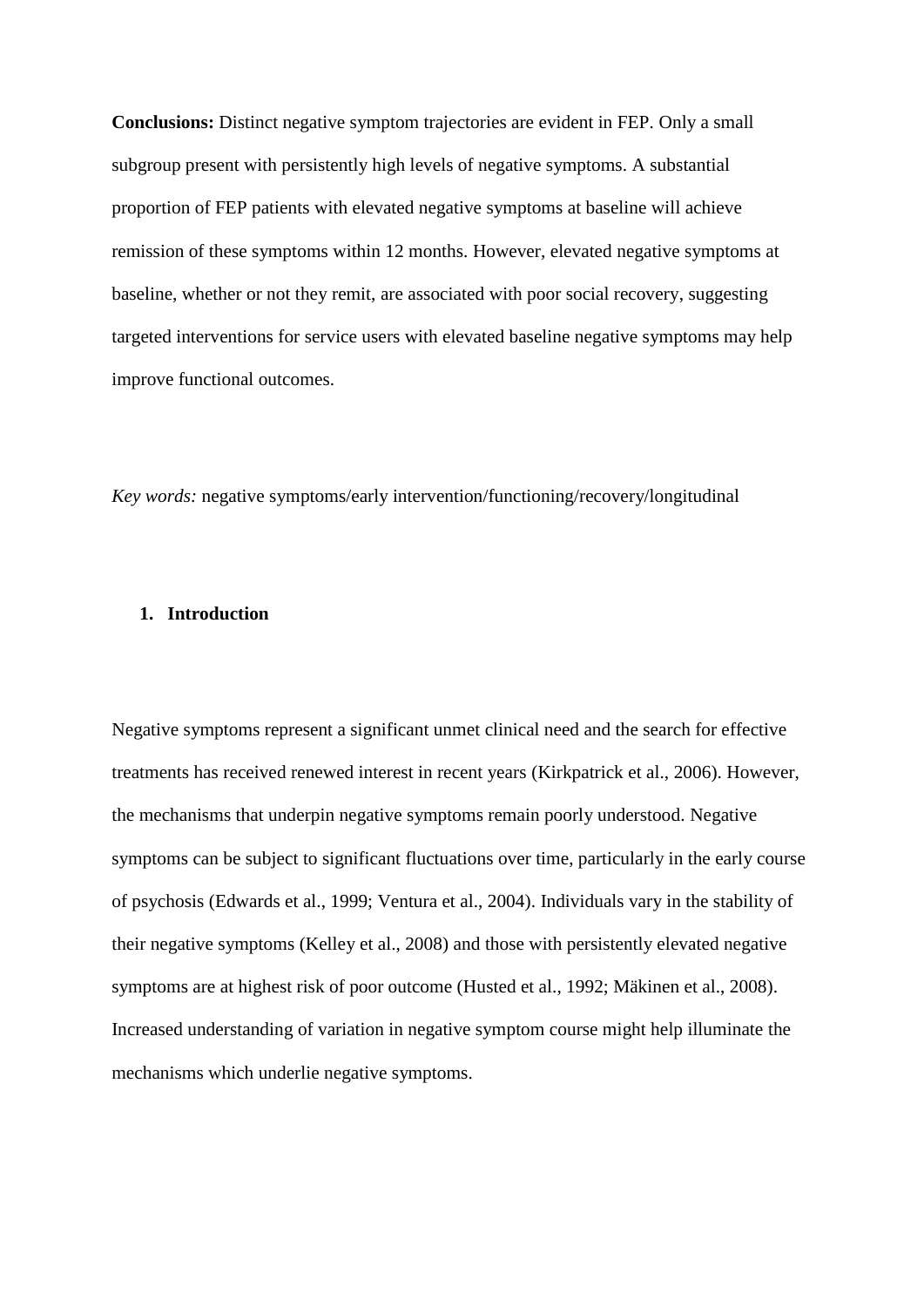The prevalence of persistent negative symptoms in first episode psychosis (FEP) remains unclear due to the use of inconsistent criteria for persistence. Moreover, grouping individuals into those with persistent negative symptoms and those without might mask the true complexity of individual variation in negative symptom course. Chen et al. (2013) found that variation in negative symptom course in a cohort of schizophrenia patients was best modelled by four distinct trajectory classes, characterised by differing levels of negative symptoms at baseline and a distinctive pattern of longitudinal change. It is not yet known whether multiple negative symptoms trajectories are similarly evident in FEP. This study examines negative symptom trajectories in a large FEP sample using latent class growth analysis (LCGA), a data-driven approach to identifying patterns of longitudinal change within a heterogeneous population. Predictors of the identified trajectories are then investigated.

This study also explores the relationship between negative symptom course and social recovery. Although the association between negative symptoms during FEP and poor functional outcomes is well established (Evensen et al., 2012; Galderisi et al., 2013), the relationship between the trajectory of an individual's negative symptoms and concurrent change in their functioning has yet to be investigated. Understanding the relationship between negative symptom course and contemporaneous changes in functioning might inform the development of targeted interventions to improve functional outcomes following FEP.

#### **2. Method**

#### *2.1. Participants*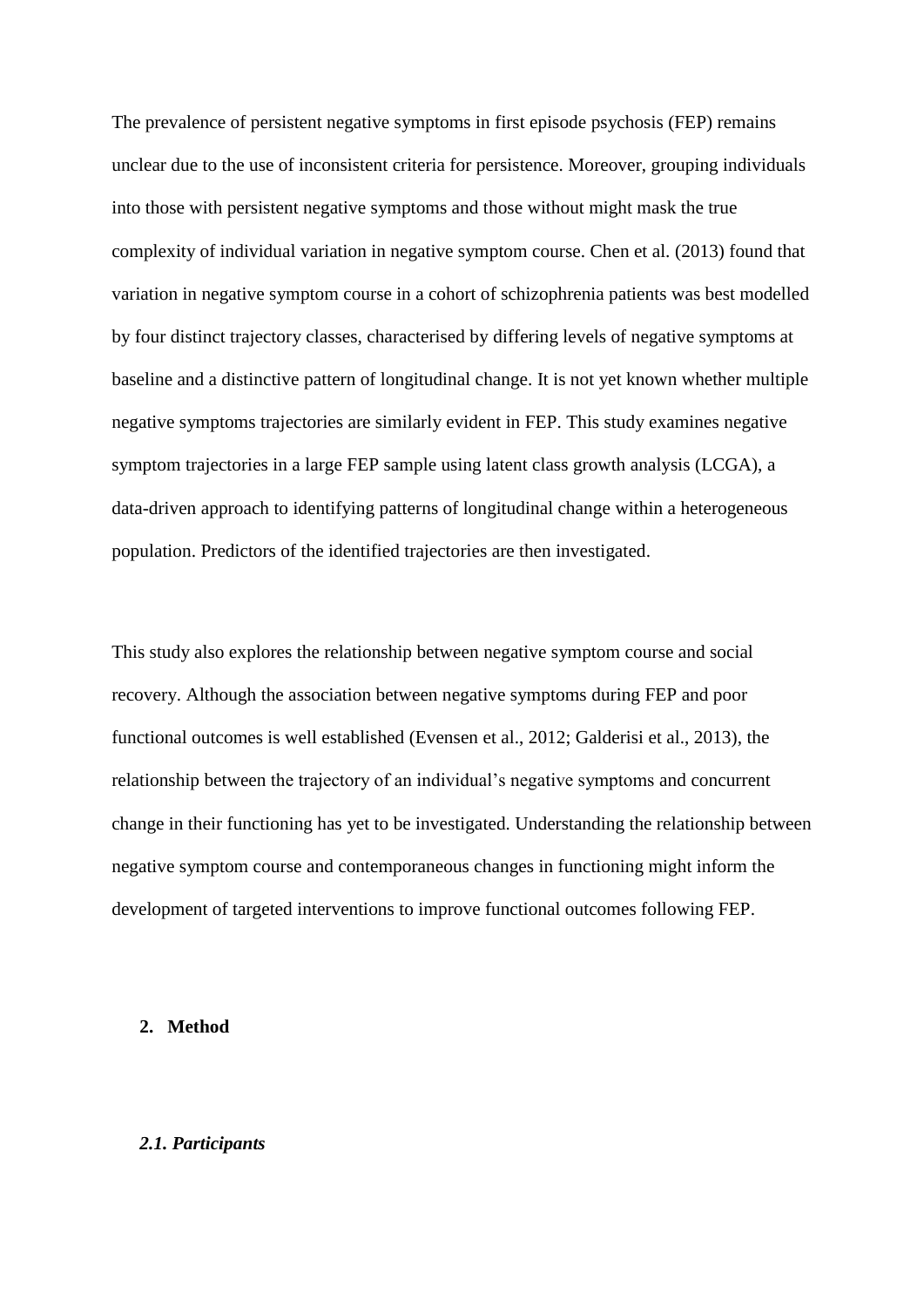The sample comprises participants in the National EDEN study: a national evaluation of the impact and cost-effectiveness of Early Intervention in Psychosis (EIP) services in the UK (Birchwood et al., 2014). All individuals accepted into EIP services in Birmingham, Bristol, Cambridge, Cornwall, Lancashire and Norfolk between August 2005 and April 2009 were invited to take part. The Policy Implementation Guide (Department of Health, 2001) provides details of the acceptance criteria for these services and the care they offer. In total, 1027 individuals consented to take part: 80% were followed up at 6 months and 77% at 12 months. National EDEN participants assessed with the Positive and Negative Syndrome Scale (PANSS) at one time point or more ( $n = 1006$ ) are included in the current study (see Table 1) for sample characteristics and descriptive statistics).

[Insert Table 1]

## *2.2. Measures*

*2.2.1. Positive and Negative Syndrome Scale (PANSS; Kay et al., 1987)*

Participants were assessed using the PANSS following acceptance into EIP (baseline) and 6 and 12 months later. The PANSS is a 30-item instrument designed to measure the severity of symptoms associated with schizophrenia. Symptom severity over the previous seven days is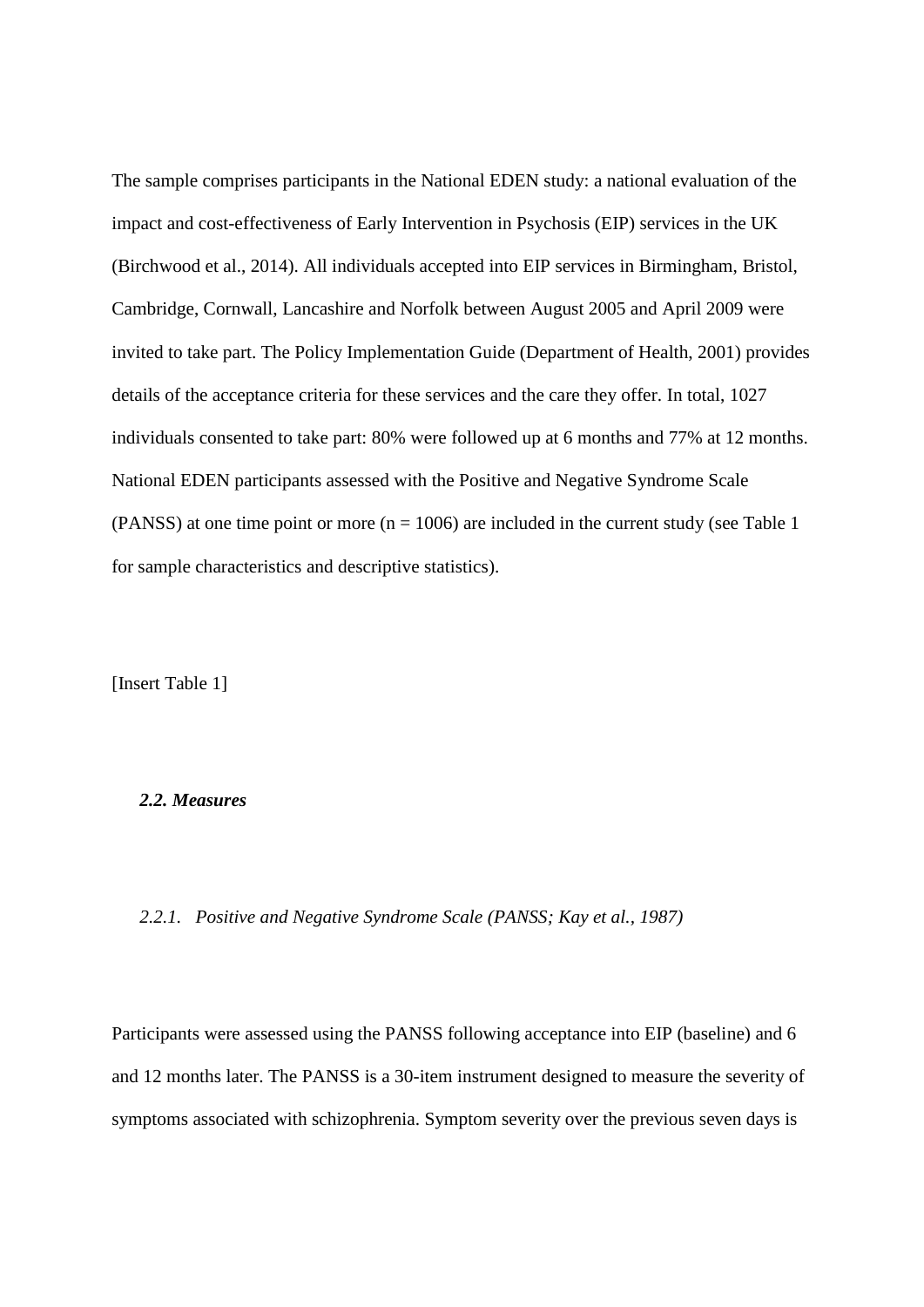assessed by a trained rater following a semi-structured interview with the participant. Each symptom is rated on a 7-point scale from 1 (absent) to 7 (extreme).

#### *2.2.2. Time Use Survey (TUS; Fowler et al., 2009; Short, 2003)*

Time spent in 'structured activity' at baseline, 6 and 12 months, as measured by the Time Use Survey (TUS), was used as an index of social recovery. The TUS is a semi-structured interview designed to assess time spent participating in structured activity on average over the previous month. Structured activity is defined as time spent in paid employment, voluntary work, education, childcare, housework, sport and structured leisure activities. The number of hours per week spent engaged in structured activity on average over the previous month was the measure of functioning used to model social recovery trajectories. Social and occupational functioning have been deemed among the most important markers of recovery by experts by both professional (Kane et al., 2003) and lived experience (Pitt et al., 2007). Unlike many measures of functioning employed in psychosis research, the TUS has limited conceptual overlap with negative symptoms, reducing the risk of confounding.

#### *2.2.3. Other Measures Administered at Baseline*

Variables hypothesised to be associated with negative symptom course were measured at baseline. Self-reported social and academic adjustment in childhood (up to 11 years) and early adolescence  $(11 - 15$  years) was assessed using the Premorbid Adjustment Scale (PAS; Cannon-Spoor et al., 1982). Duration of untreated psychosis was assessed retrospectively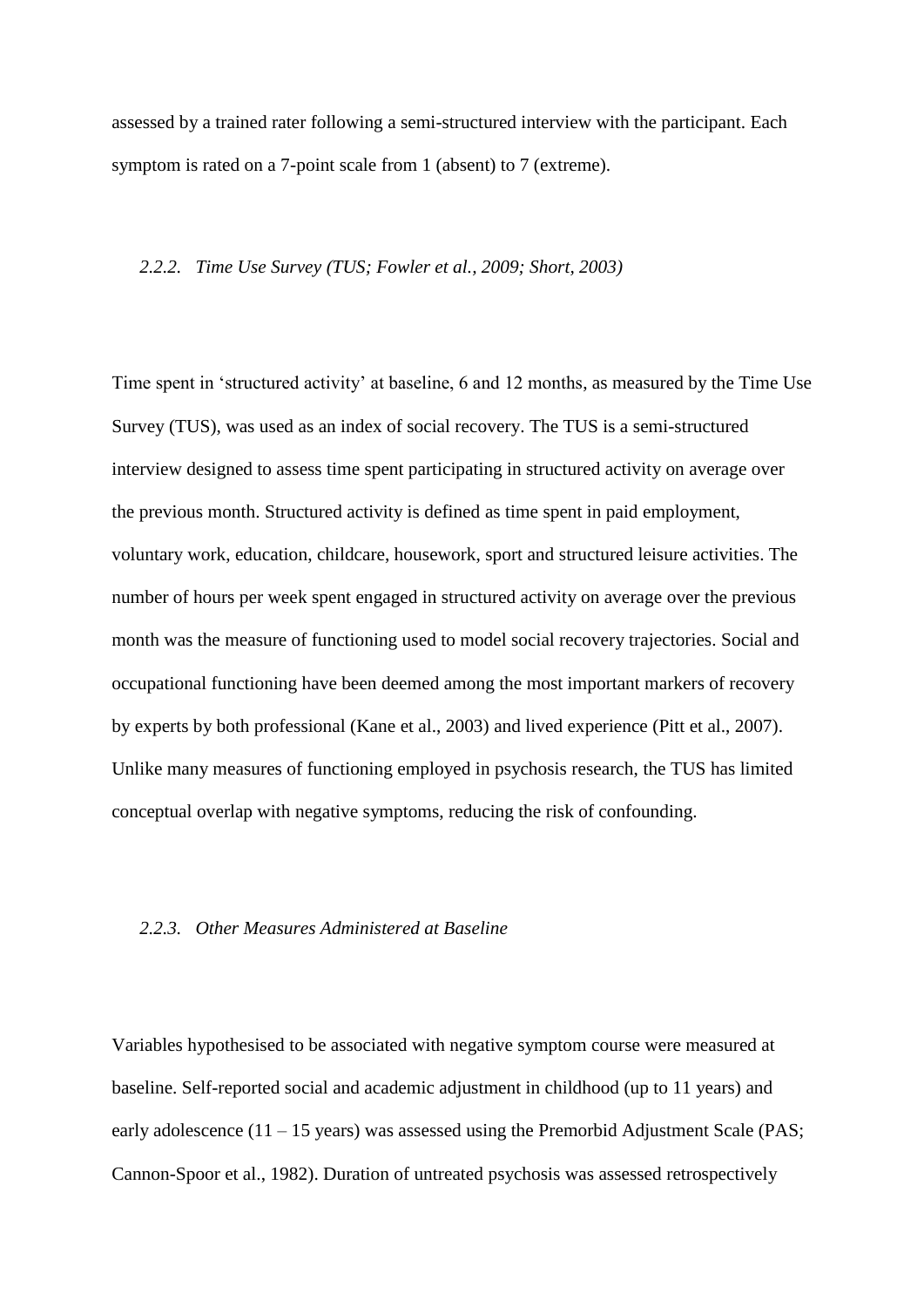using the method described by Larsen et al. (1996). DUP was defined as the interval between onset of frank psychosis and commencement of criterion antipsychotic treatment, ascertained using participant report and examination of clinical notes. Continuous data were dichotomised to create a binary DUP variable (long  $DUP \ge 9$  months) due to the non-linear relationship between DUP and negative symptoms (Boonstra et al., 2012). The Calgary Depression Scale (CDSS; Addington et al., 1994) was used to measure depression and the Drug Check (Kavanagh et al., 1999) to assess illicit substance use. Family history of nonaffective psychosis was ascertained through participant report and diagnoses at baseline obtained from clinical notes.

#### *2.3. Analysis Plan*

Since it is now accepted that the factor structure of the PANSS is not well represented by the three original subscales (Kay et al., 2000; White et al., 1997), the PANSS items used to measure negative symptoms in this study were determined using Exploratory Structural Equation Modelling (ESEM; Asparouhov and Muthén, 2009). Whilst much work has been carried out to determine the factor structure of the PANSS in schizophrenia samples, fewer studies have examined its factor structure in FEP samples.ESEM is a factor analytic technique which both allows items to load on multiple factors and provides model fit indices, enabling adequate model fit to be verified. This approach was chosen since it has been argued that free estimation of cross-loadings is necessary to adequately reflect clinical reality and thus obtain satisfactory model fit (van der Gaag et al., 2006; van den Oord et al., 2006). ESEM with geomin rotation was conducted and the adequacy of model fit accessed using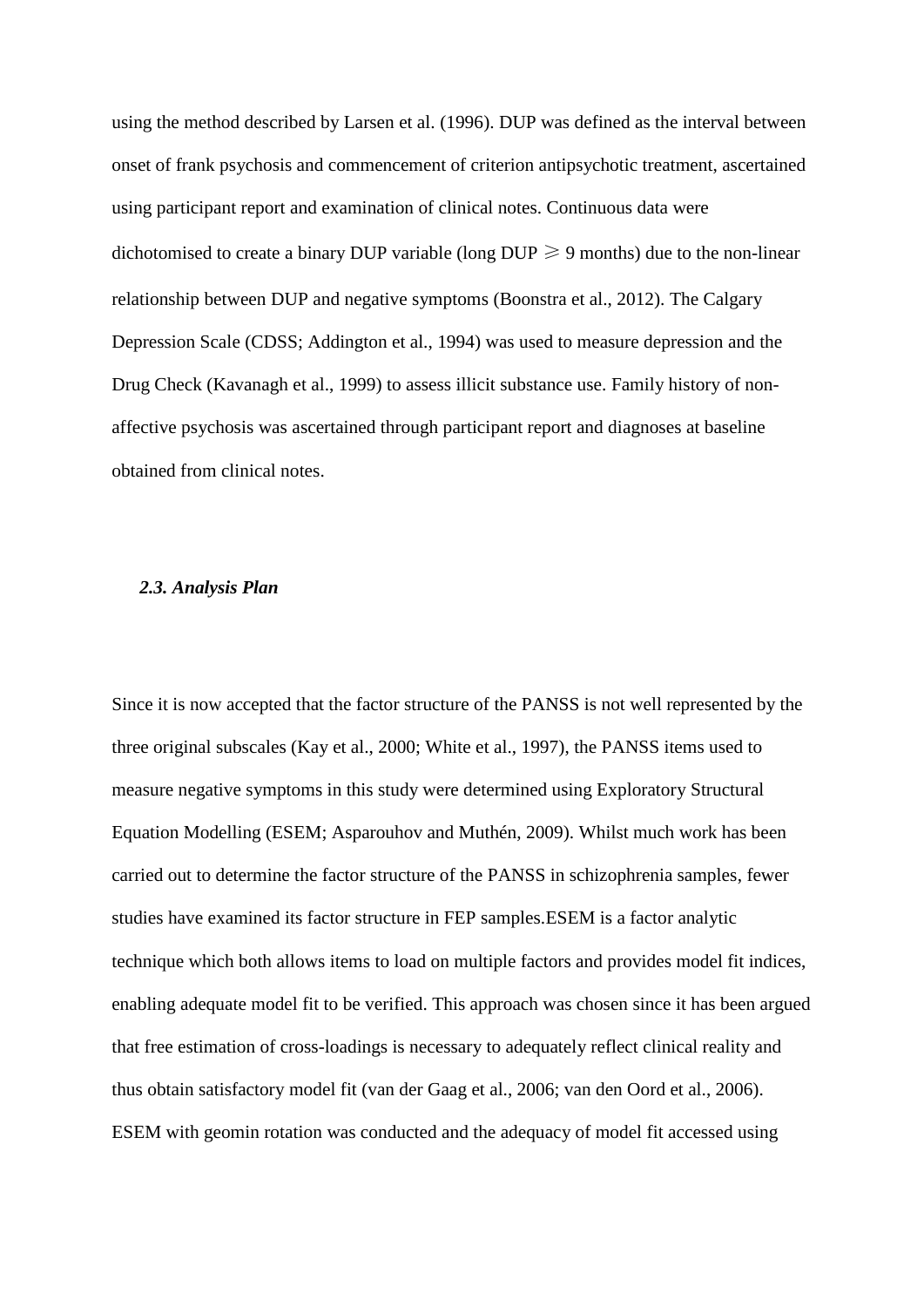three indices. A five-factor model was specified based on the results of exploratory factor analysis.

The study used latent class growth analysis (LCGA; Nagin, 2005) to identify distinct trajectories of change in negative symptom severity. LCGA is a technique used to identify homogenous sub-groups (latent classes) of individuals with distinct patterns of change over time (Andruff et al., 2009). Missing data were estimated using full information maximum likelihood under the assumption that data were missing at random. Models with increasing numbers of latent classes were fitted to the data and the best model selected according to a number of considerations including fit indices, entropy (a measure of the distinctness of classes), accuracy of posterior classifications (probability that participants were assigned to the correct latent class by the model), parsimony and interpretability (Jung and Wickrama, 2008).

Multinomial regression, with latent class according to the selected LCGA model as the dependent variable, was used to examine predictors of negative symptom course. There were twelve candidate exploratory variables: age at psychosis onset; gender; ethnicity; family history of non-affective psychosis; schizophrenia diagnosis; duration of untreated psychosis; premorbid social adjustment in childhood; premorbid social adjustment in adolescence; premorbid academic adjustment in childhood; premorbid academic adjustment in adolescence; baseline depression; and history of substance use. Only variables that differed significantly between latent classes (according to Pearson's Chi-Squared tests and one-way ANOVAs with Bonferroni correction) were entered into the multinomial regression model. An additional, post-hoc one-way ANOVA was conducted to explore whether members of the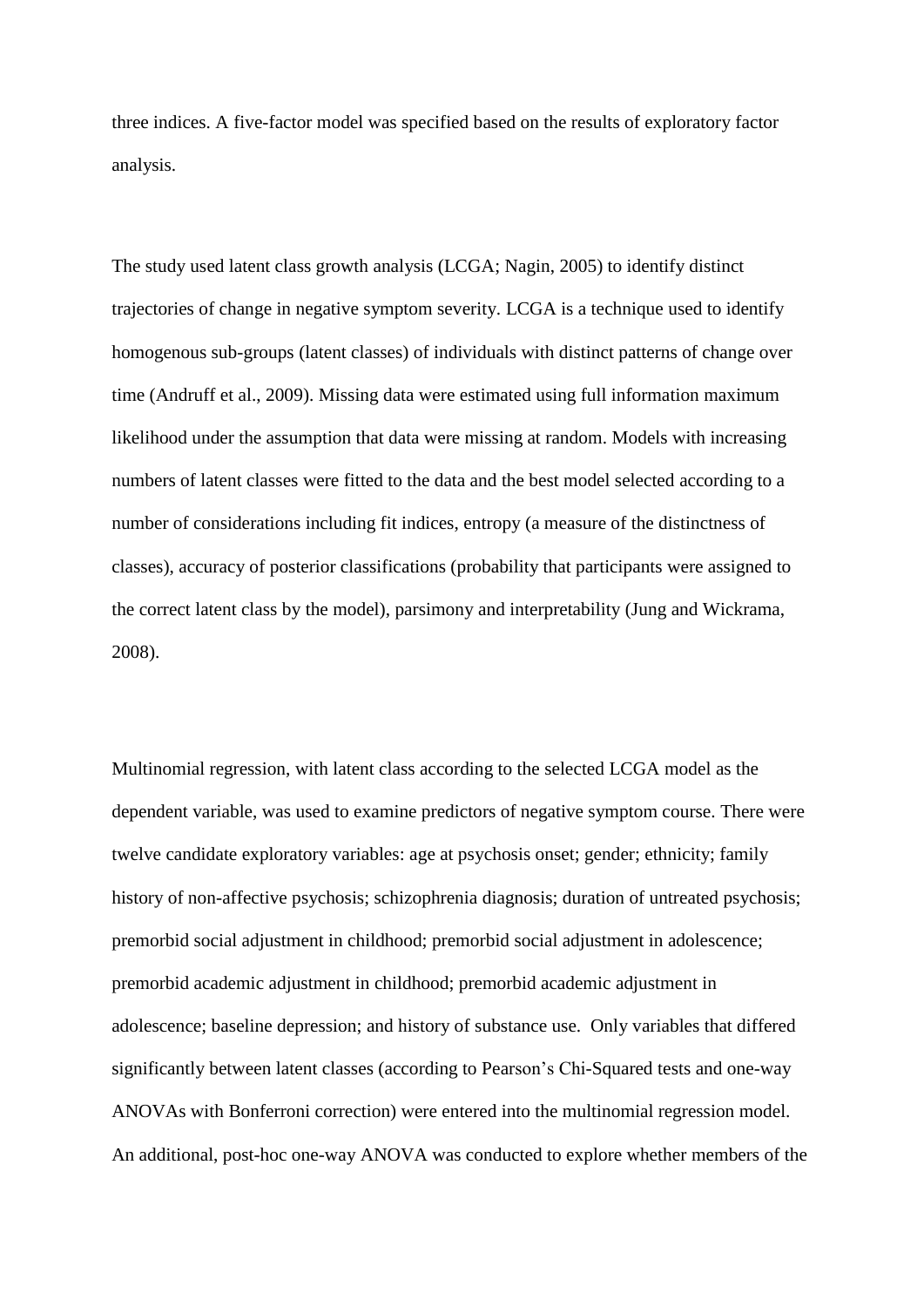identified trajectory classes differed with respect to the severity of expressive deficit versus withdrawal symptoms (as identified through exploratory factor analysis) at baseline.

Trajectories of social recovery were identified by using LCGA to model hours per week in structured activity as measure by the TUS, as described by Hodgekins et al. (2015b). The social recovery trajectory classes of each member of the identified negative symptom trajectory classes were determined by matching the participants in the current study with those included in Hodgekins et al.'s analysis using their identifier code. A matrix of negative symptom versus social recovery trajectories was constructed and individuals assigned to cells of the matrix according to their trajectory permutation. The independence of the trajectories was tested statistically using Pearson's Chi-Squared test and adjusted standardised residuals of the test examined to interpret the results.

Analyses were conducted using SPSS for Windows, Version 22 (IBM Corp., 2013) and Mplus for Windows, Version 7.1 (Muthén & Muthén, 1998-2012).

## **3. Results**

## *3.1. Exploratory Structural Equation Modelling*

A five-factor model which fit the data adequately (RMSEA =  $0.054$ ; CFI =  $0.914$ ; TLI = 0.874) resulted in a negative symptoms factor including the items 'Blunted affect', 'Lack of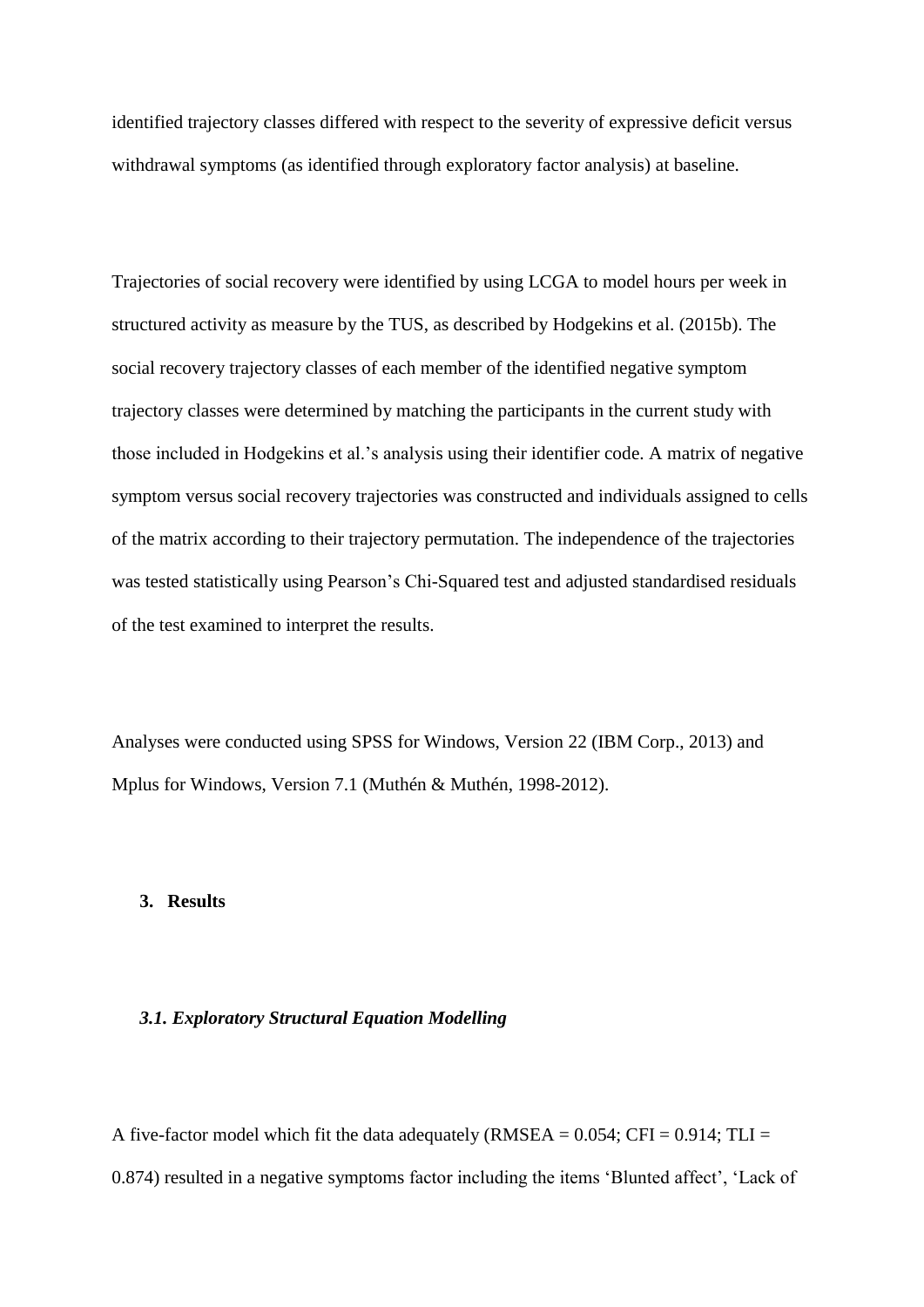spontaneity', 'Emotional withdrawal', 'Passive social withdrawal', 'Poor rapport', 'Motor retardation' and 'Active social avoidance'. The mean rating of these items was used to measure negative symptom severity. The identified factor structure was similar to that found in van der Gaag et al.'s (2006) study employing similar methods. Mirroring the findings of van de Gaag et al., 'Active social avoidance' was found to load on both the negative symptoms and affective symptoms factors.

#### *3.2.Negative Symptom Trajectories*

LCGA models with increasing numbers of latent classes were fitted to the data. Fit indices, entropy, accuracy of posterior classifications, and the size of each class were compared (Table 2) and the four class model selected. The four-class model (Figure 1) fit the data significantly better than the models with one, two or three latent classes according to all fit indices. Further, each of the four latent classes represented a distinct trajectory with theoretical relevance. Mean posterior probabilities were adequate  $(> 0.70)$ , indicating high probability of classification to the correct latent class and no latent class was made up of less than 5% of the sample. Although the majority of fit indices suggested that the more latent classes included the better model fit, models with five or more latent classes were rejected for reasons of parsimony and interpretability. Models with five or more latent classes included classes comprising a very small proportion of the sample (less than 5%) and these additional trajectories were not sufficiently unique and distinct to add interpretive value.

[Insert Table 2]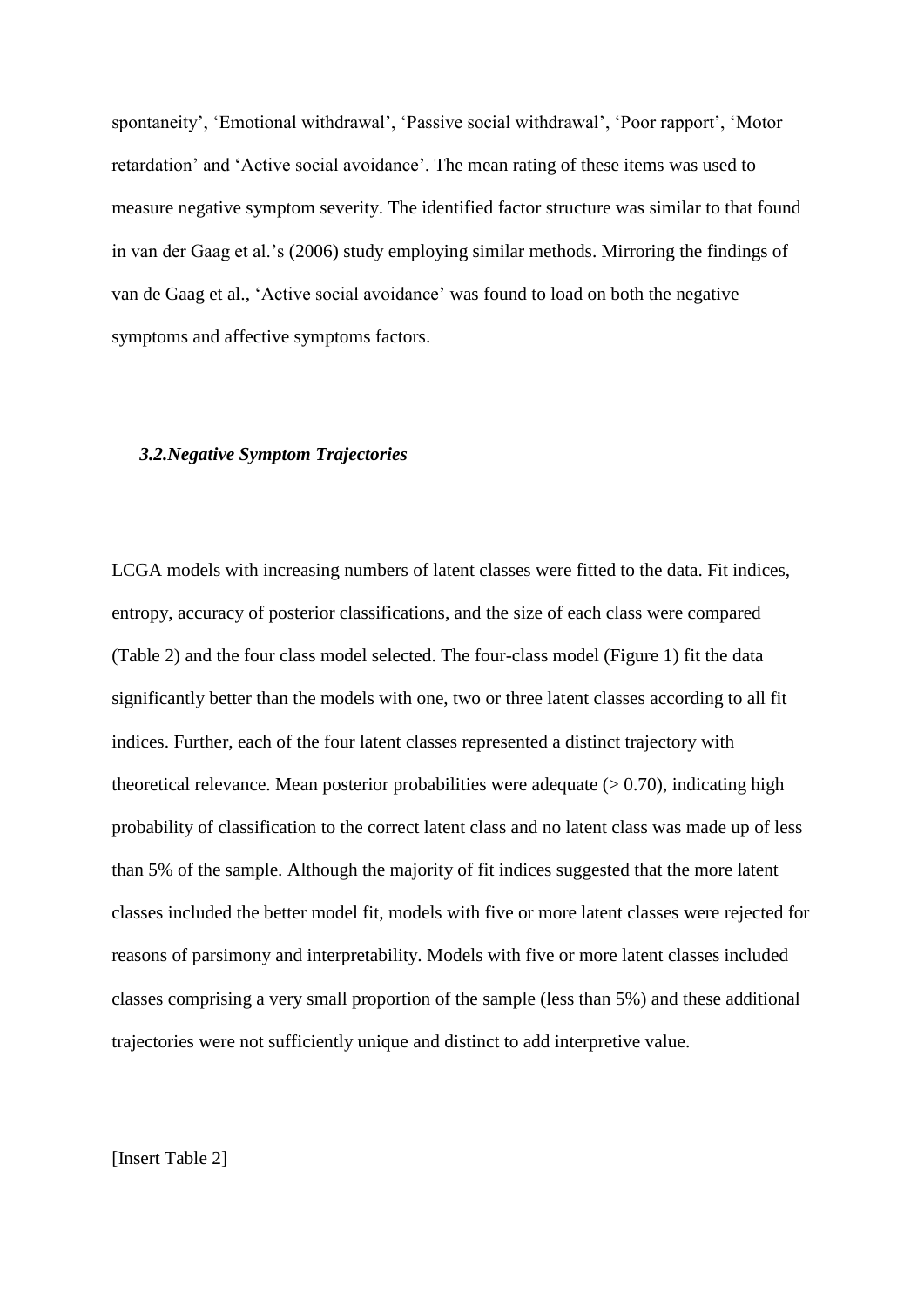[Insert Figure 1]

#### *3.3.Characteristics of Latent Classes*

The class size, unstandardised mean intercept, unstandardised mean gradient, the significance of this gradient (and corresponding p-value) for each trajectory class is presented in Table 3.

[Insert Table 3]

#### *3.4. Predictors of Negative Symptom Course*

The four negative symptom trajectory classes were compared on demographic and baseline variables. Descriptive statistics for each class are presented in Table 4.

[Insert Table 4]

Class differences were found in gender ( $\chi$ 2 (3) = 9.253, p = 0.026), baseline clinical diagnosis (Fisher's Exact Test,  $p = 0.019$ ), family history of non-affective psychosis (Fisher's Exact Test,  $p = 0.001$ ), premorbid social adjustment in childhood (F  $(3, 904) = 5.116$ ,  $p = 0.002$ ) and early adolescence (F  $(3, 864) = 7.240$ ,  $p = <0.001$ ), premorbid academic adjustment in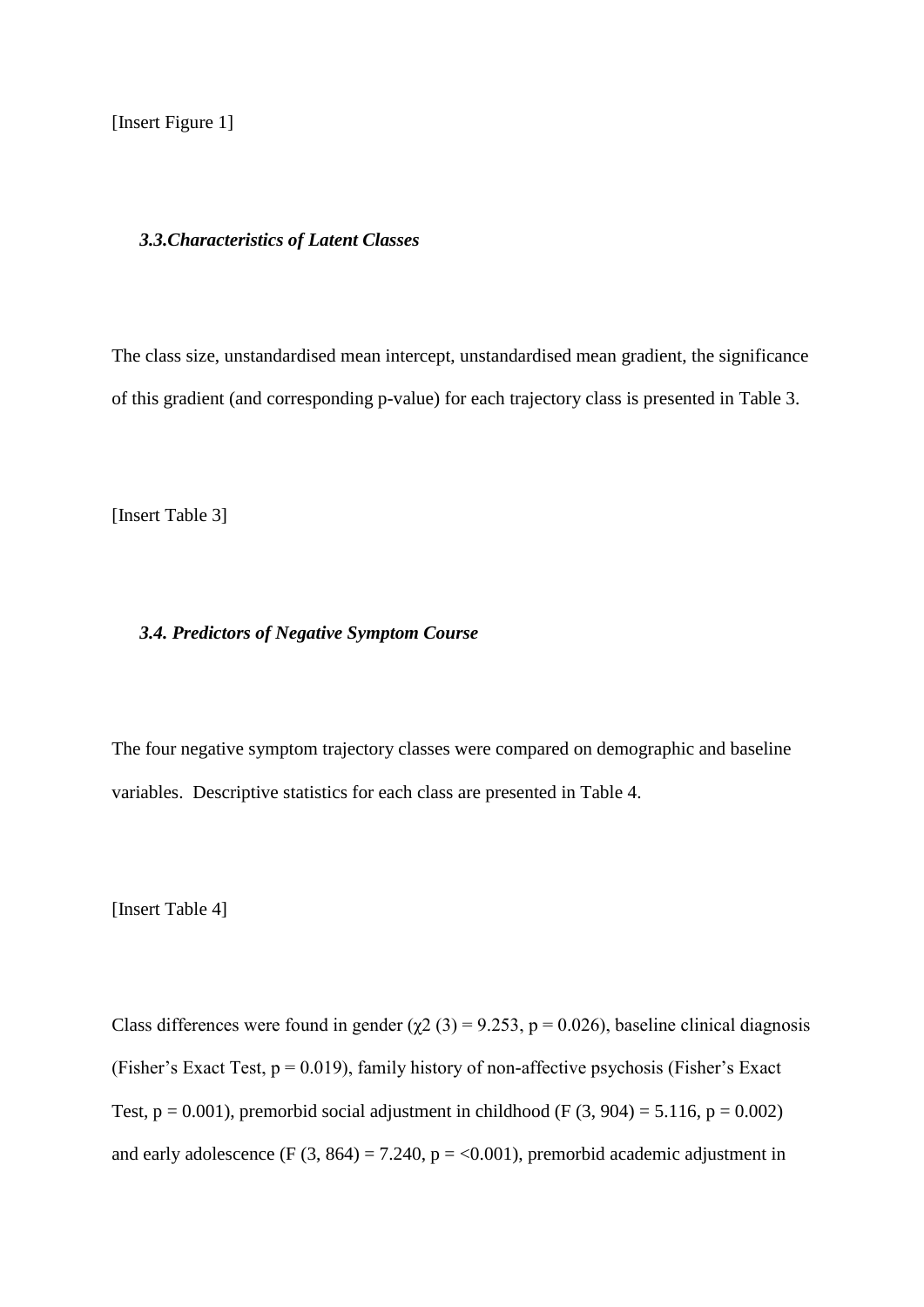childhood (F (3, 904) = 7.270, p = <0.001) and early adolescence (F (3, 899) = 10.236, p =  $\leq 0.001$ ), and baseline depression (F(3, 943) = 11.285, p =  $\leq 0.001$ ). These variables were entered into a multinomial regression with negative symptom trajectory class as the dependent variable. The Minimal Decreasing trajectory class served as the reference category.

Compared to individuals in the Minimal Decreasing class, those in the High Stable class were more likely to be male  $(B = -1.04, p = 0.03)$  and more likely to have a family history of nonaffective psychosis ( $B = -1.18$ ,  $p = 0.01$ ). Compared to the Minimal Decreasing class, those in the High Decreasing class were more likely have a family history of non-affective psychosis (B = -0.68, p = 0.046) and had higher levels of depression (B = 0.09, p =  $<0.001$ ). Members of the High Decreasing class also had better premorbid social adjustment during childhood than the Minimal Decreasing Group ( $B = -2.21$ ,  $p = 0.004$ ) but poorer premorbid social adjustment in adolescence  $(B = 2.11, p = 0.003)$ . Full results of the multinomial regression are available as supplementary material.

### *3.5. Relationships between Negative Symptom Trajectory and Social Recovery*

Three functioning trajectories were identified by Hodgekins et al.: (1) low levels of functioning sustained over the course of the study ('Low Stable'); (2) moderate functioning which increased over the course of the study ('Moderate Increasing'); and (3) initially high functioning which decreased slightly but remained high ('High Decreasing'). The trajectories are depicted graphically in Hodgekins et al. (2015b; figure 1). Both the Moderate Increasing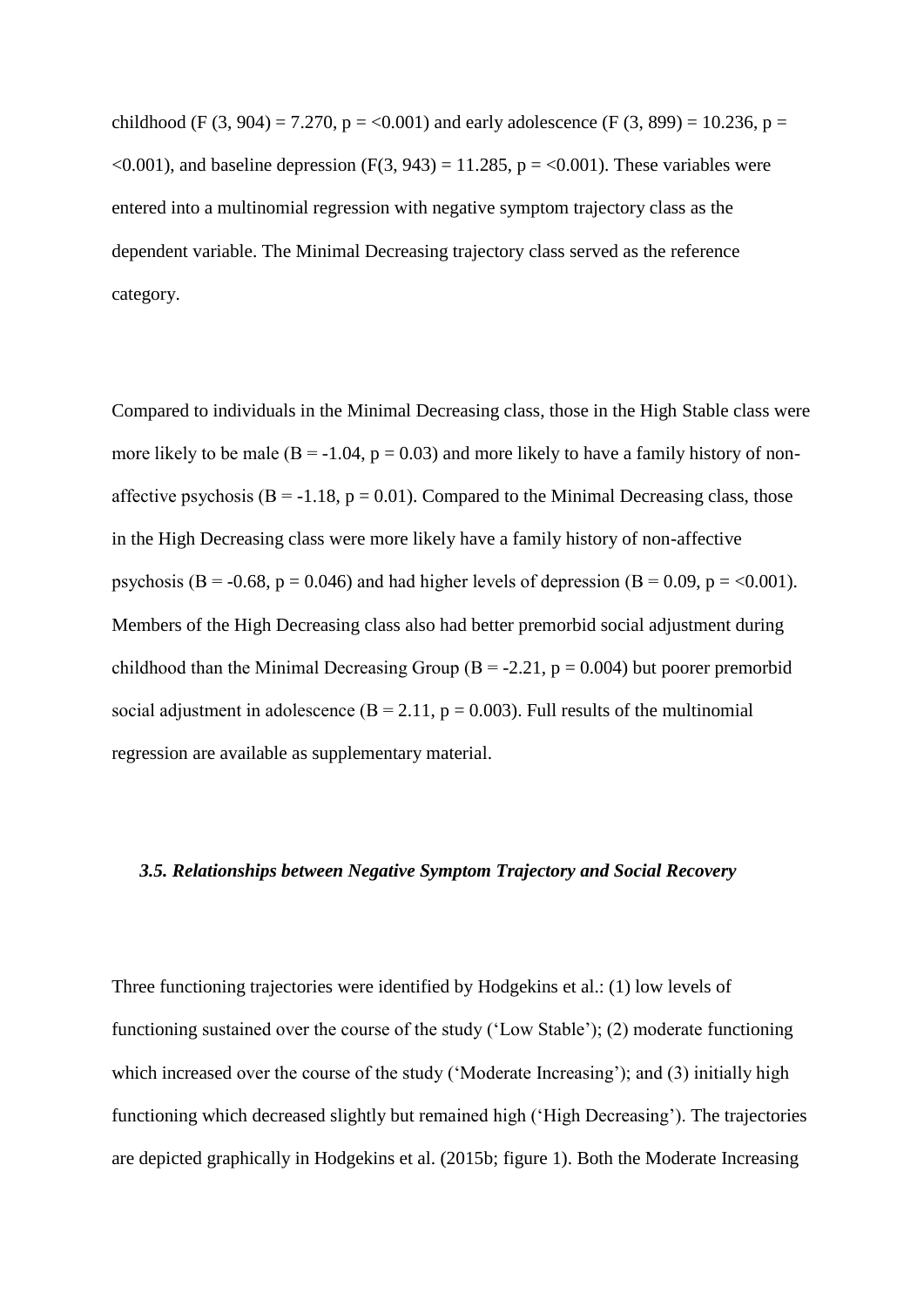and High Decreasing classes, but not the Low Stable class, were engaging in levels of structured activity within the non-clinical range by 12 months and were therefore deemed to have made a good social recovery (Hodgekins et al., 2015b). Of the participants in the current study, 759 were also included in Hodgekins et al.'s analysis. These participants were assigned to cells of a matrix according to their permutation of negative symptom versus functioning trajectory (Table 5).

#### [Insert Table 5]

Negative symptom trajectories and functioning trajectories were not independent of one another ( $\chi$ 2 = 57.06, p = <0.001). Those in the High Stable, Mild Stable and High Decreasing negative symptom classes were over-represented in the Low Stable functioning class, indicating that those who followed a trajectory characterised by elevated negative symptoms at baseline, regardless of whether those negative symptoms decreased, were less likely to recover socially within 12 months. The Minimal Decreasing negative symptoms class were more likely to make a good social recovery within 12 months than members of other classes; nonetheless, the majority (56.9%) fell into the Stable Low functioning class. The proportion of each negative symptom trajectory class that made a good social recovery within the study period is presented graphically in Figure 2.

[Insert Figure 2]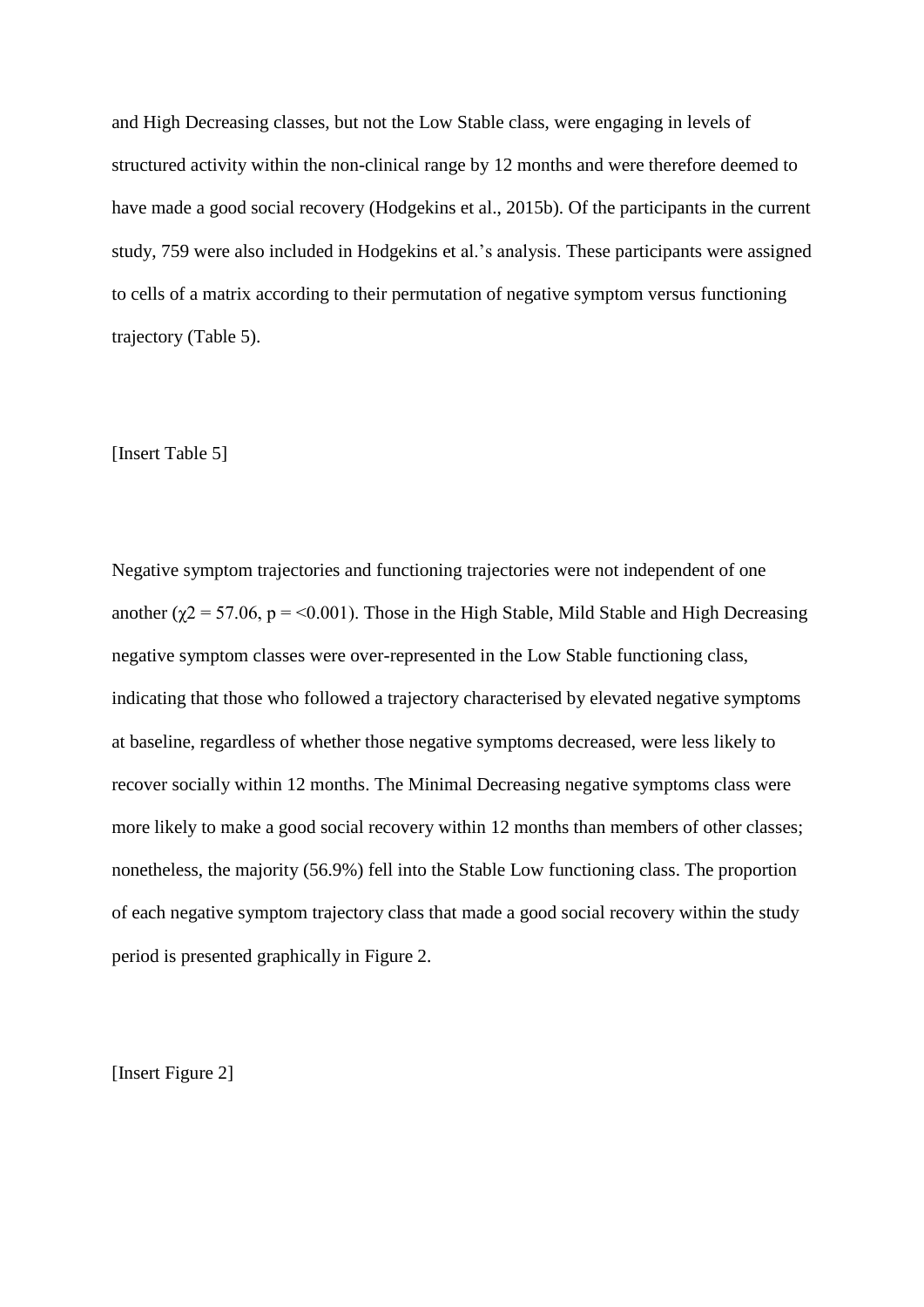#### 4. **Discussion**

#### *4.1. General Discussion*

This study identified four distinct negative symptom trajectories in a large sample of individuals receiving treatment for FEP. Only a small proportion of the sample (5.4%) had persistently high levels of negative symptoms. A further 13.5% of the sample presented with consistently elevated negative symptoms of lesser severity. The mean intercept of both these trajectories was sufficiently high to indicate multiple clinically significant negative symptoms. Membership of the class with the highest levels of persistent negative symptoms was predicted by male gender and family history of non-affective psychosis. In line with previous research linking persistent negative symptoms and poor outcome, those with stably elevated negative symptoms were over-represented among those with poor social recovery.

A trajectory of initially high but decreasing negative symptoms was followed by 17.1% of the sample. This supports a suggestion in the literature that initially elevated negative symptoms often decrease over time (Savill et al., 2015). Those with remitting negative symptoms were distinguished from those with consistently minimal negative symptoms by poorer premorbid social adjustment during adolescence despite better social adjustment during childhood. They were also more likely to have a family history of non-affective psychosis and had higher baseline depression. Despite the remission of their negative symptoms, this trajectory class were less likely to make a good social recovery than those with minimal negative symptoms at baseline. One possible explanation is that functioning disrupted by negative symptoms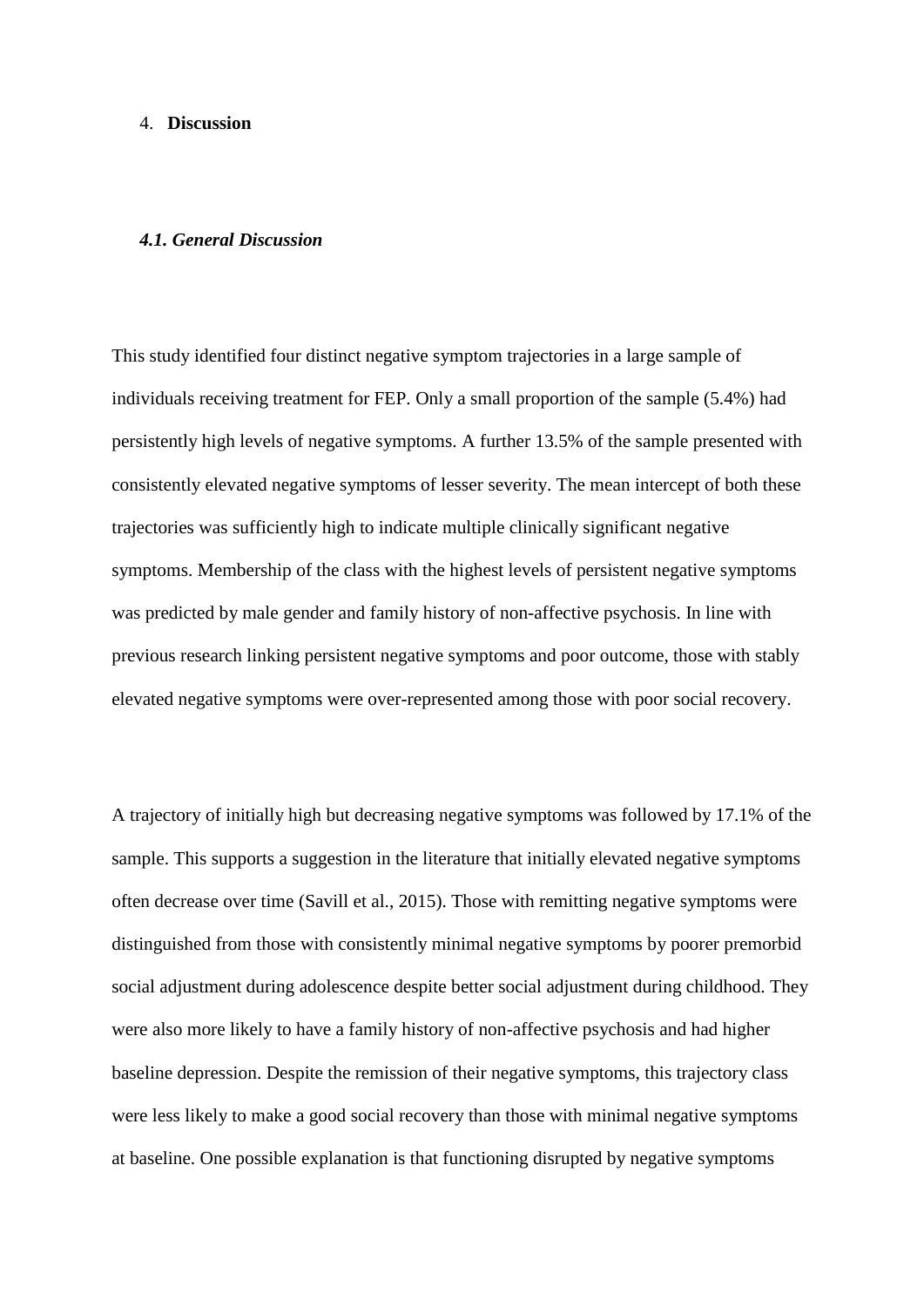takes time to return to optimal levels following remission of those symptoms, resulting in delayed improvement in functioning relative to negative symptoms. Alternatively, given their poor premorbid adolescent functioning, it might be that the poor social recovery of this group is a legacy of low baseline functioning.

Two subdomains of negative symptoms – expressive deficits and withdrawal (avolition/asociality) – have now been established (Liemburg et al., 2013). Therefore, a question arose whether the relative prominence of the two subdomains differed between trajectory classes. However a post-hoc one-way ANOVA revealed no significant differences between trajectory classes in the proportion of expressive deficit versus withdrawal symptoms at baseline ( $F = 2.22$ ,  $p = 0.085$ ), suggesting negative symptom trajectories were not associated with the type of negative symptoms present at baseline.

The majority of the sample (63.9%) presented with consistently minimal negative symptoms. These participants were more likely to recover socially within 12 months than members of other classes. Nonetheless, more than half of this group did not make a good social recovery; whilst negative symptoms might be an important barrier to social recovery in some individuals, they are by no means necessary for poor social recovery.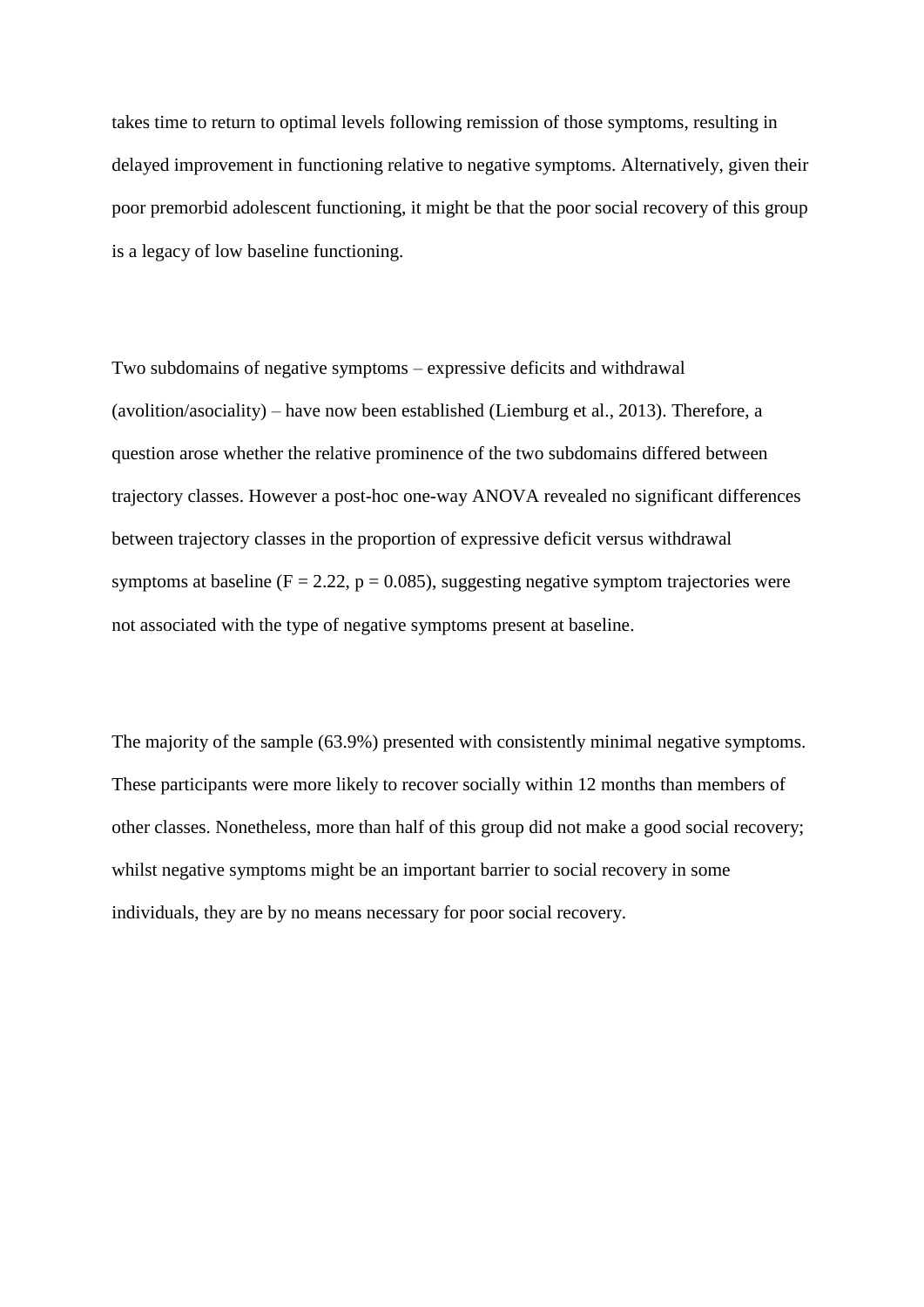#### *4.2. Clinical Implications*

The results of this study indicate that a substantial proportion of those with elevated negative symptoms at baseline will achieve remission of these symptoms within 12 months. However, even when negative symptoms remit, they are associated with poor social recovery. As such, those who present with elevated negative symptoms on entry to EIP services might benefit from close monitoring of their functioning and the provision of targeted interventions. Given that those with initially high but decreasing negative symptoms were often functioning poorly prior to psychosis, it is perhaps not surprising that they struggle to recover socially after its onset. Further research focusing on emerging negative symptoms and social disability during the prodromal phase would be helpful in understanding how these difficulties develop. It might be that intervention at this early stage – after the onset of non-specific negative symptoms and early signs of social disability but before the emergence of positive symptoms – is warranted (Fowler et al., 2010). Additionally, it might be that it is beneficial to engage the children of parents with psychosis in interventions designed to prevent early social disability.

## *4.3. Limitations*

Although the PANSS is one of the most widely used measures of negative symptoms severity, it has significant limitations, both in its item content and reliance on behavioural observations for the assessment of experiential deficits (Blanchard et al., 2011). Measures developed since data collection for this study began (e.g. the Clinical Assessment Interview for Negative Symptoms (CAINS; Kring et al., 2013)) have sought to address these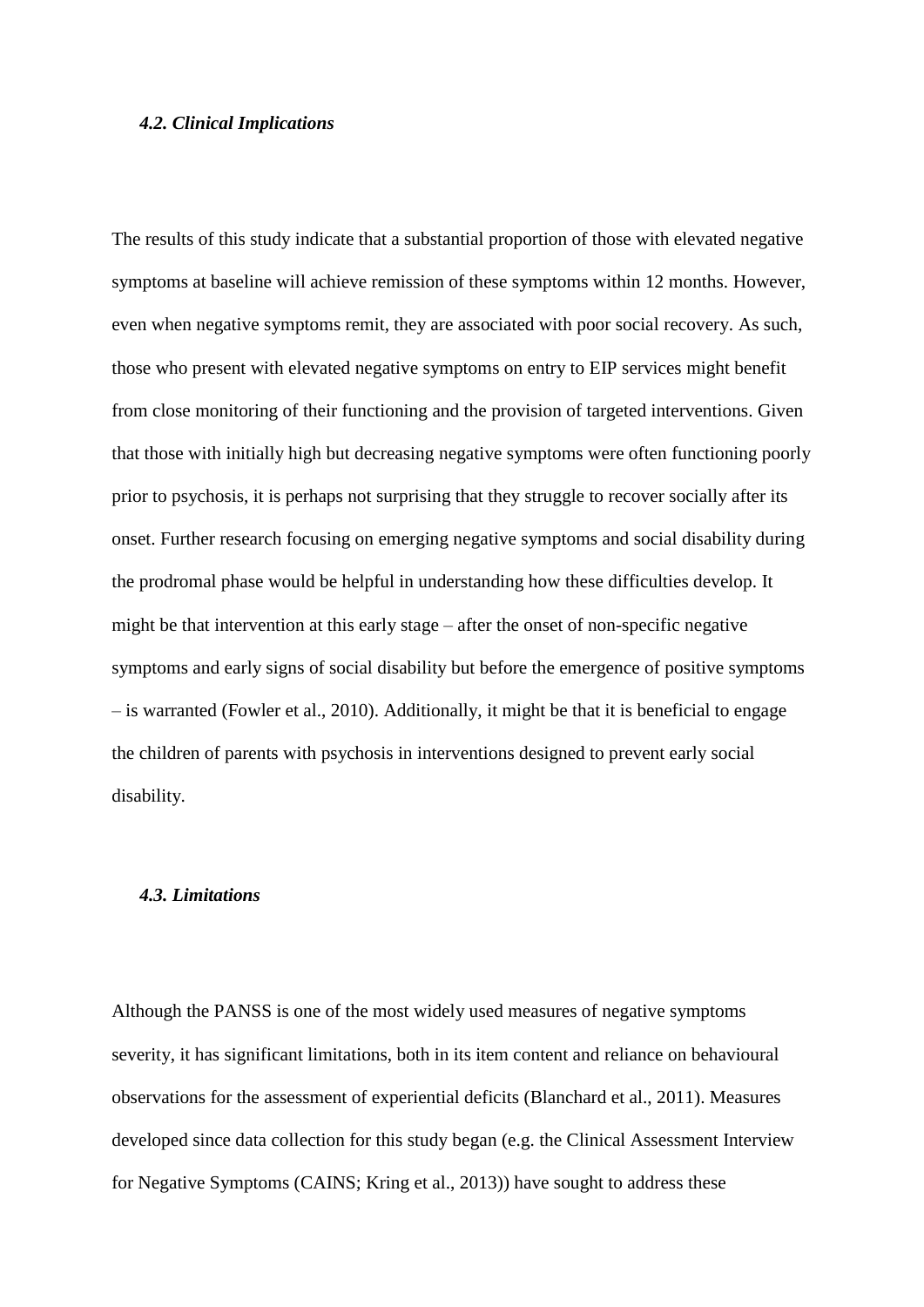limitations; it would be interesting to compare the results of the current study with those of similar future studies that utilise these recently developed negative symptom measures. Similarly, whilst the TUS provides a valuable index of social recovery, it is limited in that it measures only quantity of engagement in activity, not quality of engagement or the personal meaning attributed to it. Considering personal recovery – a concept encompassing connectedness, hope, identity, meaning, and empowerment (Leamy et al., 2011) – in addition to functioning in future research could help minimise this limitation.

Complete PANSS data at all three time points were only available for 63.4% of participants. As previously mentioned, missing data were estimated using full information maximum likelihood under the assumption that data were missing at random (MAR). However, there was evidence that those with lower levels of negative symptoms at baseline were more likely to have missing data: as such, the MAR assumption is not supported. It is arguably preferable for a study of negative symptoms to have higher attrition of participants with lower levels of baseline negative symptoms than vice versa. Nonetheless, since accepting the unsupported assumption that data are MAR introduces bias, the results of the study are in need of replication.

Since participants were assessed at only three time points, the model forms that could be fitted to the data were limited. Further, the follow-up period of the current study was relatively short. Whilst the first 12 months of treatment are an important period for research given EIP services' focus on providing intensive support soon after psychosis onset, it is possible that further trajectories would emerge if participants were followed over a longer period. A longer term follow-up incorporating more frequent assessment would provide a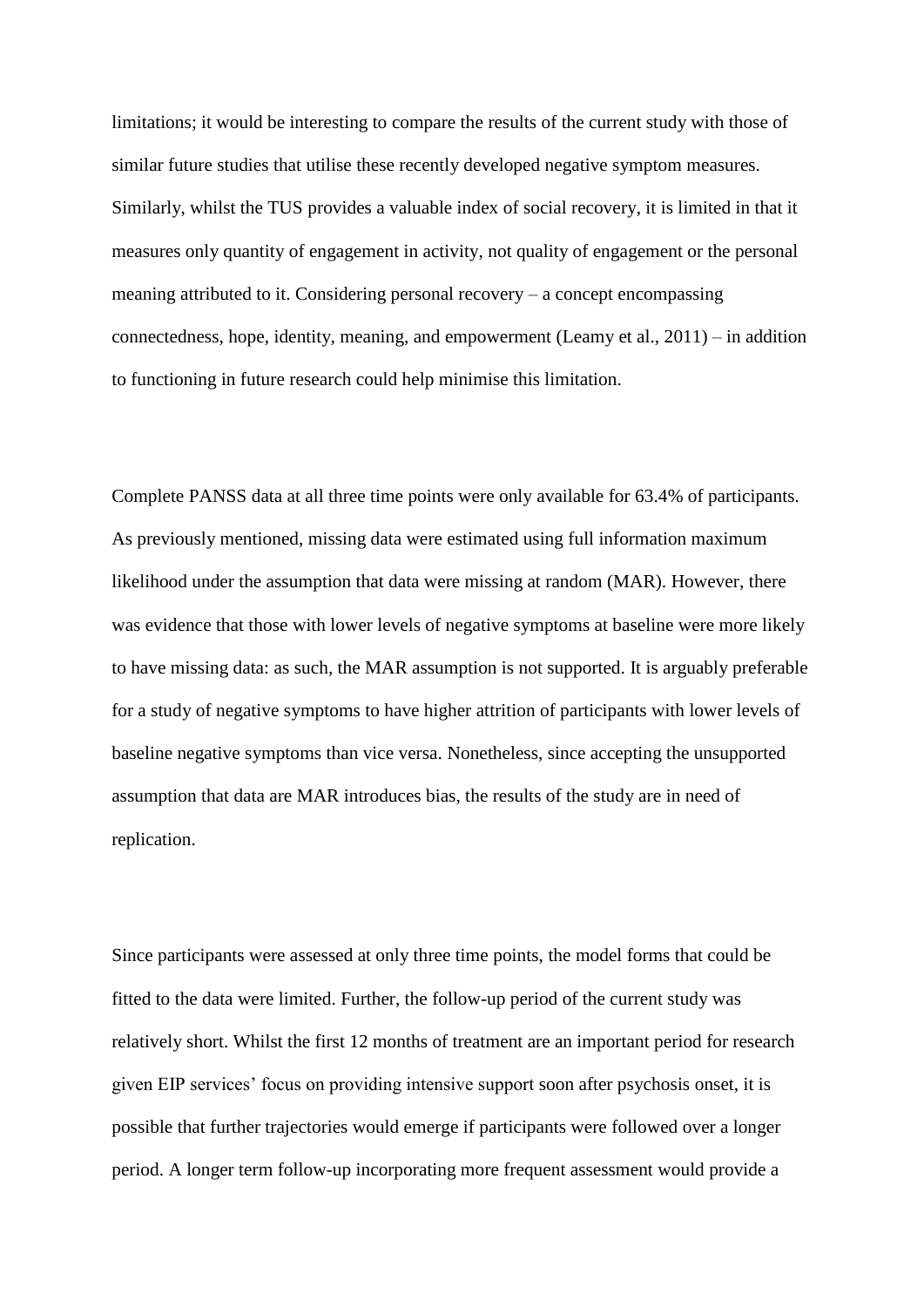more nuanced picture of variation in negative symptom course. Since pharmacological treatment and other interventions could be important factors influencing negative symptom trajectories, the impact of treatment variables (including service engagement) on negative symptom trajectories should be explored in future research.

## *4.4. Conclusions*

Distinct negative symptom trajectories can be identified within a FEP cohort. Persistent negative symptoms are observed in only a small proportion; many of those with high levels of negative symptoms at baseline will attain remission of these symptoms within 12 months. However where elevated negative symptoms are present at baseline, whether or not they remit, they are associated with poor social recovery. Further, even those with consistently low levels of negative symptoms mostly do not make a good social recovery following 12 months of EIP.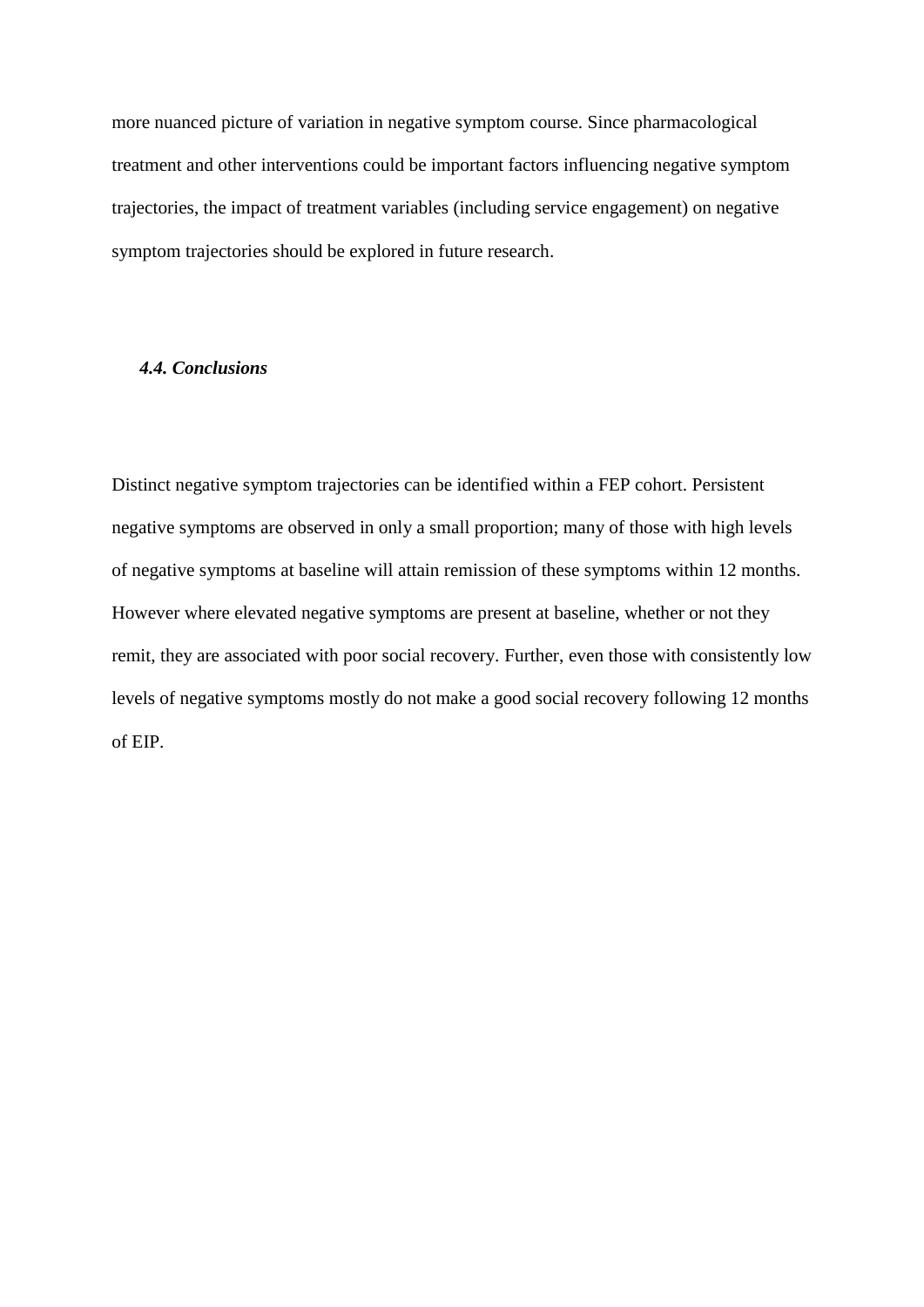## **References**

- Addington, D., Addington, J., Matickatyndale, E., Maticka-Tyndale, E., 1994. Specificity of the Calgary Depression Scale for schizophrenics. Schizophr. Res. 11, 239–44.
- Andruff, H., Carraro, N., Thompson, A., Gaudreau, P., 2009. Latent Class Growth Modelling : A Tutorial. Tutor. Quant. Methods Psychol. 5, 11 – 24.
- Asparouhov, T., Muthén, B., 2009. Exploratory Structural Equation Modeling, Structural Equation Modeling: A Multidisciplinary Journal.
- Birchwood, M., Lester, H., McCarthy, L., Jones, P., Fowler, D., Amos, T., Freemantle, N., Sharma, V., Lavis, A., Singh, S., Marshall, M., 2014. The UK national evaluation of the development and impact of Early Intervention Services (the National EDEN studies): study rationale, design and baseline characteristics. Early Interv. Psychiatry 8, 59–67.
- Blanchard, J.J., Kring, A.M., Horan, W.P., Gur, R., 2011. Toward the next generation of negative symptom assessments: the collaboration to advance negative symptom assessment in schizophrenia. Schizophr. Bull. 37, 291–9.
- Boonstra, N., Klaassen, R., Sytema, S., Marshall, M., De Haan, L., Wunderink, L., Wiersma, D., 2012. Duration of untreated psychosis and negative symptoms--a systematic review and meta-analysis of individual patient data. Schizophr. Res. 142, 12–9.
- Cannon-Spoor, H.E., Potkin, S.G., Wyatt, R.J., 1982. Measurement of premorbid adjustment in chronic schizophrenia. Schizophr. Bull. 8, 470–84.
- Chen, L., Johnston, J.A, Kinon, B.J., Stauffer, V., Succop, P., Marques, T.R., Ascher-Svanum, H., 2013. The longitudinal interplay between negative and positive symptom trajectories in patients under antipsychotic treatment: a post hoc analysis of data from a randomized, 1-year pragmatic trial. BMC Psychiatry 13, 320.
- Department of Health, 2001. The Mental Health Policy Implementation Guide. Department of Health, London.
- Edwards, J., Mcgorry, P.D., Waddell, F.M., Harrigan, S.M., 1999. Enduring negative symptoms in first-episode psychosis : comparison of six methods using follow-up datak. Schizophr. Res. 40, 147–158.
- Evensen, J., Røssberg, J.I., Barder, H., Haahr, U., Hegelstad, W.T.V., Joa, I., Johannessen, J.O., Larsen, T.K., Melle, I., Opjordsmoen, S., Rund, B.R., Simonsen, E., Vaglum, P., McGlashan, T., Friis, S., 2012. Flat affect and social functioning: a 10 year follow-up study of first episode psychosis patients. Schizophr. Res. 139, 99–104.
- Fowler, D., Hodgekins, J., Painter, M., Reilly, T., Crane, C., Macmillan, I., Mugford, M., Croudace, T., Jones, P.B., 2009. Cognitive behaviour therapy for improving social recovery in psychosis: a report from the ISREP MRC Trial Platform Study (Improving Social Recovery in Early Psychosis). Psychol. Med. 39, 1627–1636.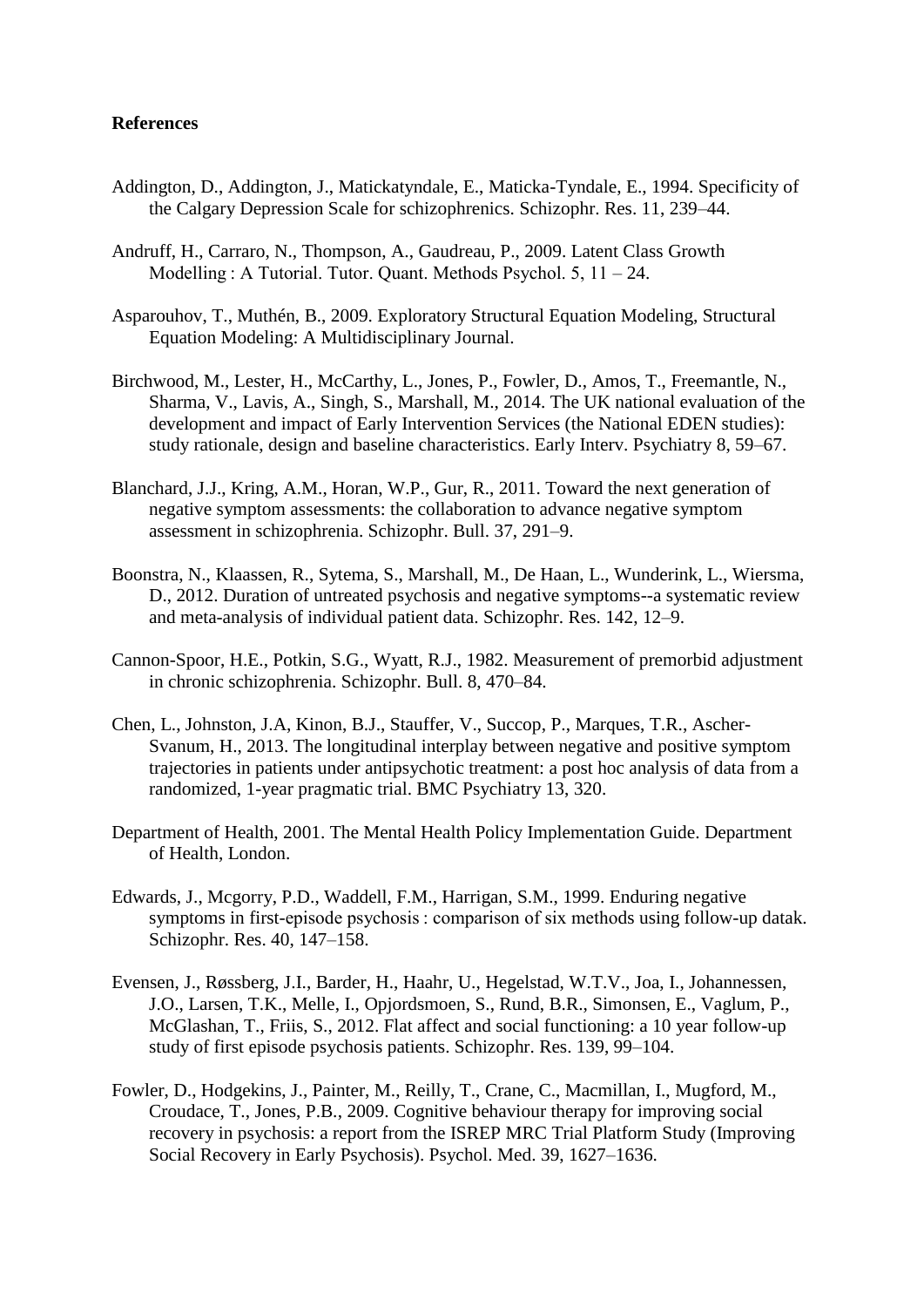- Fowler, D., Hodgekins, J., Arena, K., Turner, R., Lower, R., Wheeler, K., Corlett, E., Reilly, T., Wilson, J., 2010. Early Detection and Psychosocial Intervention for Young People Who Are At Risk of Developing Long Term Socially Disabling Severe Mental Illness: Should We Give Equal Priority to Functional Recovery and Complex Emotional Dysfunction as to Psychotic Symptom. Clin. Neuropsychiatry 7, 63–71.
- Van der Gaag, M., Hoffman, T., Remijsen, M., Hijman, R., de Haan, L., van Meijel, B., van Harten, P.N., Valmaggia, L., de Hert, M., Cuijpers, A., Wiersma, D., 2006. The fivefactor model of the Positive and Negative Syndrome Scale II: a ten-fold cross-validation of a revised model. Schizophr. Res. 85, 280–7.
- Galderisi, S., Mucci, A., Bitter, I., Libiger, J., Bucci, P., Fleischhacker, W.W., Kahn, R.S., 2013. Persistent negative symptoms in first episode patients with schizophrenia: results from the European First Episode Schizophrenia Trial. Eur. Neuropsychopharmacol. 23, 196–204.
- Hodgekins, J., Birchwood, M., Christopher, R., Marshall, M., Coker, S., Everard, L., Lester, H., Jones, P., Amos, T., Singh, S., Sharma, V., Freemantle, N., Fowler, D., 2015b. Investigating Trajectories of Social Recovery in Individuals with First Episode Psychosis : A Latent Class Growth Analysis. Br. J. Psychiatry 207, 536–543.
- Hodgekins, J., French, P., Birchwood, M., Mugford, M., Christopher, R., Marshall, M., Everard, L., Lester, H., Jones, P., Amos, T., Singh, S., Sharma, V., Morrison, A.P., Fowler, D., 2015a. Comparing time use in individuals at different stages of psychosis and a non-clinical comparison group. Schizophr. Res. 161, 188–193.
- Husted, J.A., Beiser, M., Iacono, G.W., 1992. Negative Symptoms and the Early Course of Schizophrenia. Psychiatry Res. 43, 215–222.
- IBM Corp. Released 2013. IBM SPSS Statistics for Windows, Version 22.0. IBM Corp., Armonk, NY.
- Jung, T., Wickrama, K.A.S., 2008. An Introduction to Latent Class Growth Analysis and Growth Mixture Modeling. Soc. Personal. Psychol. Compass 2, 302–317.
- Kane, J.M., Leucht, S., Carpenter, D., Docherty, J.P., 2003. The expert consensus guideline series. Optimizing pharmacologic treatment of psychotic disorders. Introduction: methods, commentary, and summary. J. Clin. Psychiatry 64, 5–19.
- Kavanagh, D. J., Saunders, J. B., Young, R., White, A., Jenner, L., Clair, A., & Wallis, J., 1999. Evaluation of screening and brief intervention for substance abuse in early psychosis. A report to AUSEINET 1999. University of Queensland, Brisbane.
- Kay, S.R., Fiszbein, A., Opler, L.A., 1987. The Positive and Negative Syndrome Scale (PANSS) for Schizophrenia. Schizophr. Bull. 13, 261 – 276.
- Kay, S.R., Opler, L.A., Fiszbein, A., 2000. Positive and Negative Syndrome Scale (PANSS). Multi-Health Systems, Toronto.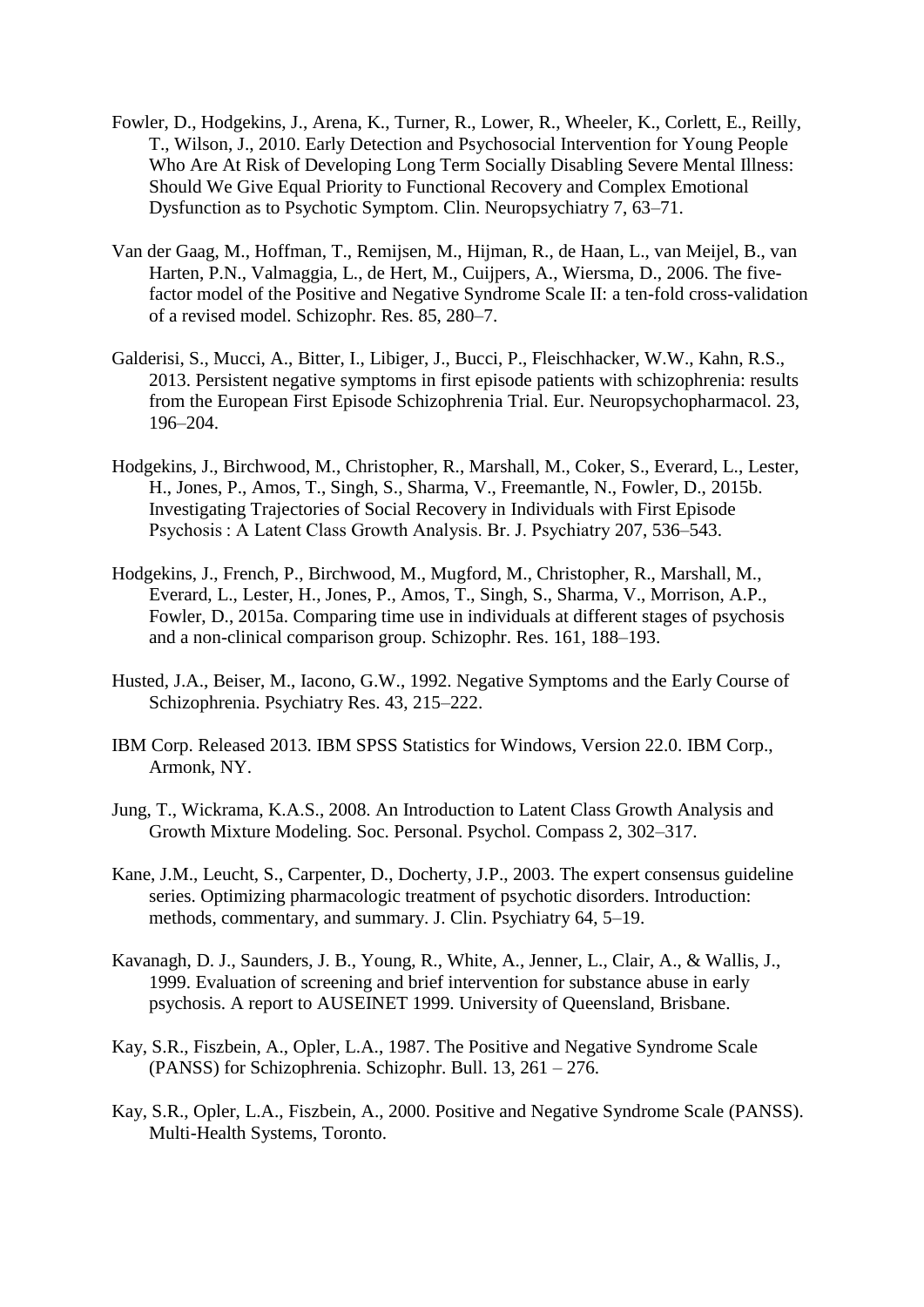- Kelley, M.E., Haas, G.L., van Kammen, D.P., 2008. Longitudinal progression of negative symptoms in schizophrenia: a new look at an old problem. Schizophr. Res. 105, 188–96.
- Kirkpatrick, B., Fenton, W.S., Carpenter, W.T., Marder, S.R., 2006. The NIMH-MATRICS consensus statement on negative symptoms. Schizophr. Bull. 32, 214–9.
- Kring, A.M., Gur, R.E., Blanchard, J.J., Horan, W.P., Reise, S.P., 2013. The Clinical Assessment Interview for Negative Symptoms (CAINS): Final Development and Validation 170:2, 165–172.
- Larsen, T.K., McGlashan, T.H., Moe, L.C., 1996. First-episode schizophrenia: I. Early course parameters. Schizophr. Bull. 22, 241–56.
- Leamy, M., Bird, V., Le Boutillier, C., Williams, J., Slade, M., 2011. Conceptual framework for personal recovery in mental health: Systematic review and narrative synthesis. Br. J. Psychiatry 199, 445–452.
- Liemburg, E., Castelein, S., Stewart, R., van der Gaag, M., Aleman, A., Knegtering, H., 2013. Two subdomains of negative symptoms in psychotic disorders: established and confirmed in two large cohorts. J. Psychiatr. Res. 47, 718–25.
- Mäkinen, J., Miettunen, J., Isohanni, M., Koponen, H., 2008. Negative symptoms in schizophrenia: a review. Nord. J. Psychiatry 62, 334–41.
- Muthén, L.K., Muthén, B.O., 1998-2012. Mplus User 's Guide. seventh ed. Muthén & Muthén, Los Angeles, CA.
- Nagin, D.S., 2005. Group-based Modelling of Development. Harvard University Press, Cambridge, MA.
- Van den Oord, E.J.C.G., Rujescu, D., Robles, J.R., Giegling, I., Birrell, C., Bukszár, J., Murrelle, L., Möller, H.-J., Middleton, L., Muglia, P., 2006. Factor structure and external validity of the PANSS revisited. Schizophr. Res. 82, 213–23.
- Pitt, L., Kilbride, M., Nothard, S., Welford, M., Morrison, A.P., 2007. Researching recovery from psychosis: a user-led project. Psychiatr. Bull. 31, 55–60.
- Savill, M., Banks, C., Khanom, H., Priebe, S., 2015. Do negative symptoms of schizophrenia change over time? A meta-analysis of longitudinal data. Psychol. Med. 45, 1613–1627.
- Short, S., 2003. The United Kingdom 2000 Time Use Survey. Office for National Statistics, Newport, UK
- Ventura, J., Nuechterlein, K.H., Green, M.F., Horan, W.P., Subotnik, K.L., Mintz, J., 2004. The timing of negative symptom exacerbations in relationship to positive symptom exacerbations in the early course of schizophrenia. Schizophr. Res. 69, 333–342.
- White, L., Harvey, P.D., Opler, L., & Lindenmayer, J.P., 1997. Empirical assessment of the factorial structure of clinical symptoms in schizophrenia. Psychopathology 30, 263–274.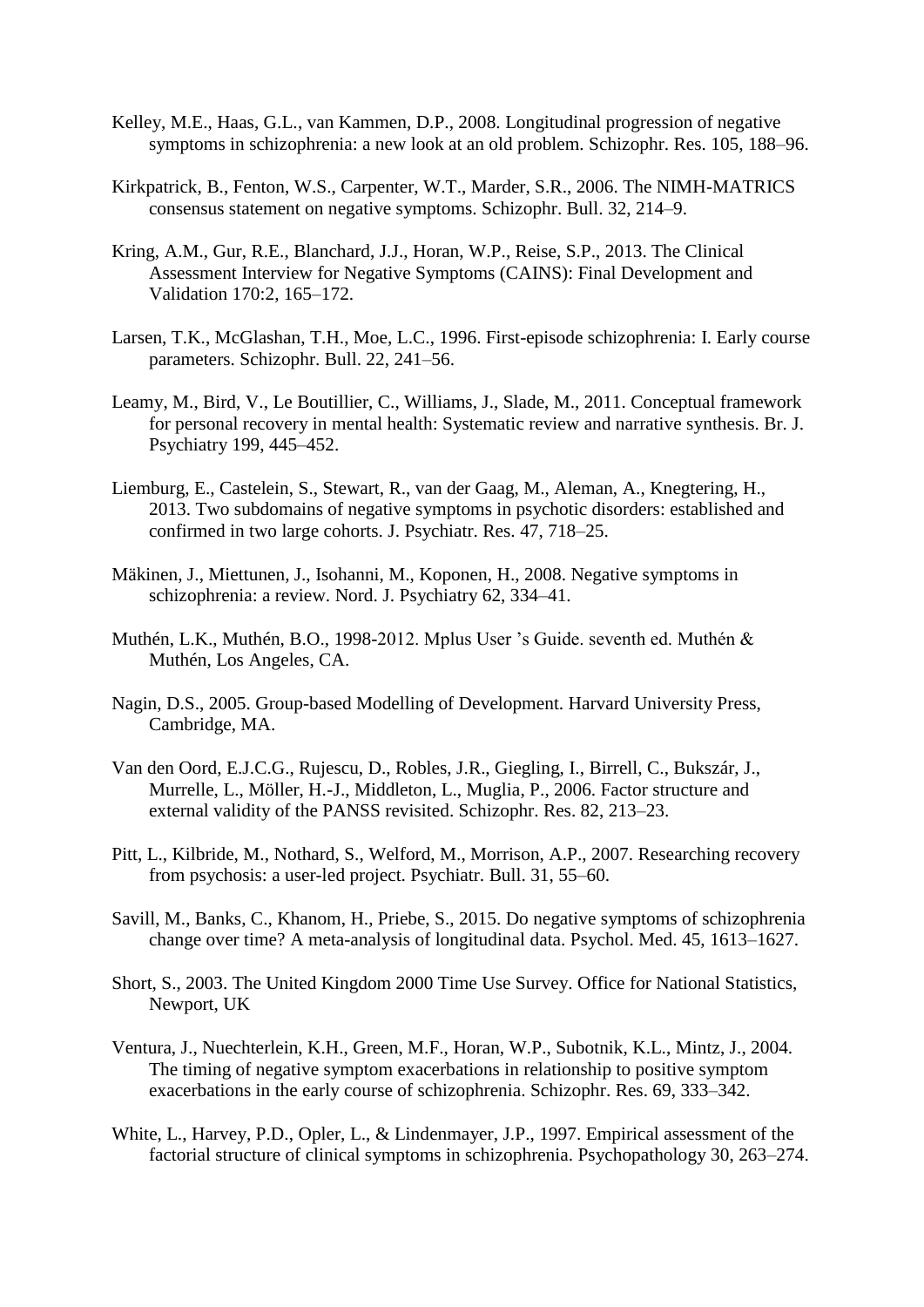## Tables:

|                                              | Percentage | Mean $(SD)$  | Median $(Q_1, Q_3)$ |
|----------------------------------------------|------------|--------------|---------------------|
|                                              |            |              |                     |
| Age at Onset                                 |            | 20.07 (7.78) | 20 (18, 24)         |
| Male Gender                                  | 69.1       |              |                     |
| Ethnicity                                    |            |              |                     |
| <b>White British</b>                         | 70.3       |              |                     |
| Asian                                        | 15.5       |              |                     |
| <b>Black</b>                                 | 6.8        |              |                     |
| Mixed                                        | 4.2        |              |                     |
| Other                                        | 3.3        |              |                     |
| Family History of Non-Affective<br>Psychosis | 8.9        |              |                     |
|                                              |            |              |                     |
| <b>Initial Clinical Diagnosis</b>            |            |              |                     |
| <b>Unspecified Psychosis</b>                 | 72.0       |              |                     |
| Schizophrenia                                | 10.6       |              |                     |
| Bipolar                                      | 5.2        |              |                     |
| Drug Induced Psychosis                       | 6.7        |              |                     |
| Paranoid Psychosis                           | 3.7        |              |                     |
| Schizoaffective Disorder                     | 1.7        |              |                     |
| Antipsychotic Use at Baseline                |            |              |                     |
| Typical                                      | 1.6        |              |                     |
| Atypical                                     | 78.7       |              |                     |
| Both Typical and Atypical                    | 7.9        |              |                     |
| No Antipsychotic                             | 12.7       |              |                     |
| Antipsychotic Use at 12 Months               |            |              |                     |
| Typical                                      | 2.2        |              |                     |
| Atypical                                     | 76.5       |              |                     |
| Both Typical and Atypical                    | 2.3        |              |                     |
| No Antipsychotic                             | 18.9       |              |                     |
| <b>Baseline PANSS</b>                        |            |              |                     |
| <b>Positive Subscale</b>                     |            | 15.28(6.03)  | 15(10, 19)          |
| <b>Negative Subscale</b>                     |            | 14.80(6.52)  | 13(9, 19)           |
| <b>General Subscale</b>                      |            | 32.85 (9.95) | 32(25, 39)          |
| <b>Negative Factor Item Average</b>          |            | 2.16(1.00)   | 1.86(1.29, 2.86)    |

## *Table 1. Sample characteristics and descriptive statistics*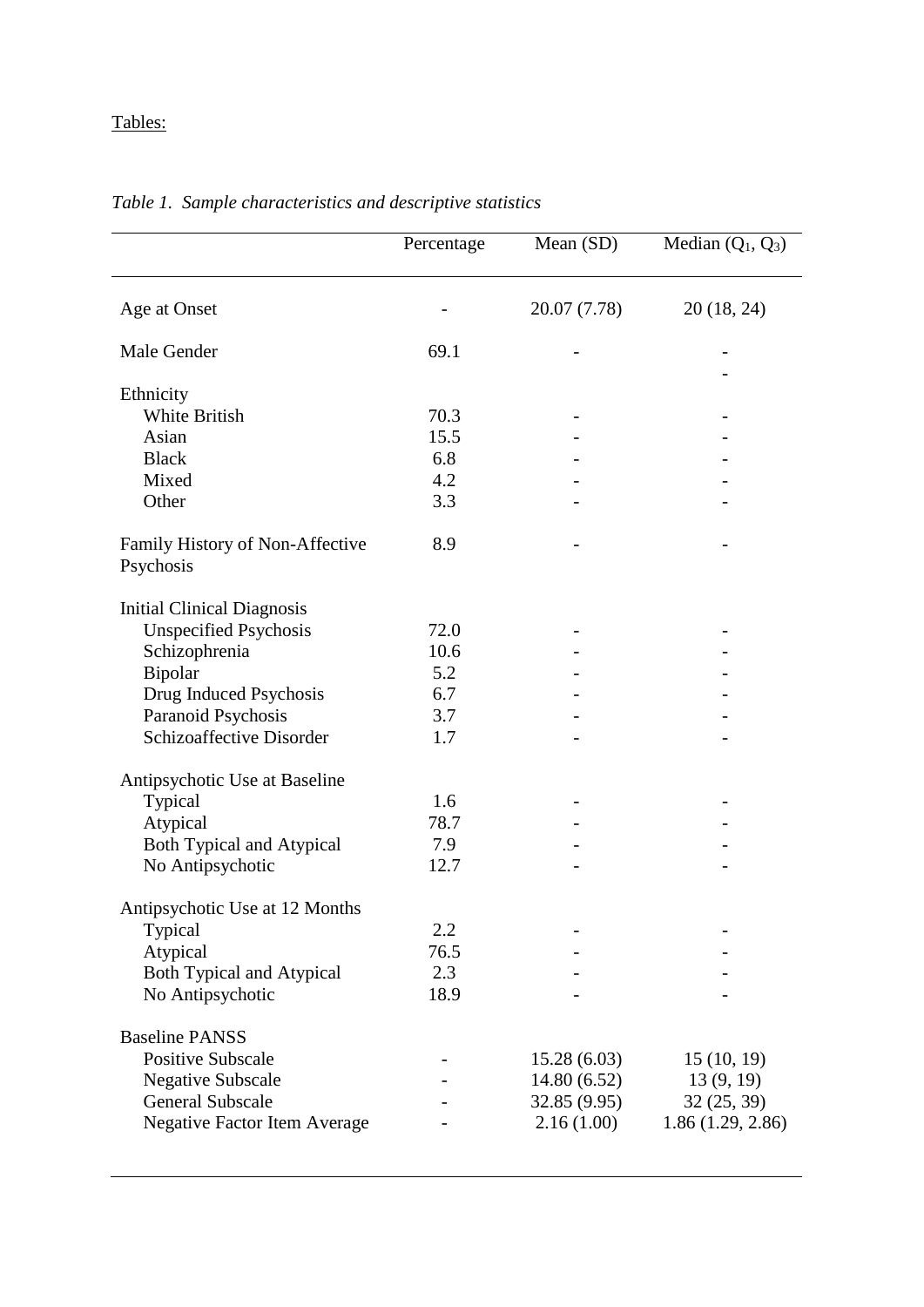| <b>PAS</b> Social<br>Childhood<br>Adolescence | 0.20(0.21)<br>0.23(0.19) | 0.17(0, 0.33)<br>0.17(0.06, 0.33)    |
|-----------------------------------------------|--------------------------|--------------------------------------|
| PAS Academic<br>Childhood<br>Adolescence      | 0.26(0.21)<br>0.36(0.24) | 0.25(0.08, 0.42)<br>0.33(0.17, 0.50) |
| <b>Baseline Calgary Depression</b>            | 6.30(5.38)               | 5(2, 10)                             |

Note. PANSS = Positive and Negative Syndrome Scale; PAS = Premorbid Adjustment Scale

|  |  |  |  |  | Table 2. Comparison of LCGA models with two to six latent classes |
|--|--|--|--|--|-------------------------------------------------------------------|
|--|--|--|--|--|-------------------------------------------------------------------|

|                       |            |             | 4             |                   | 6                 |
|-----------------------|------------|-------------|---------------|-------------------|-------------------|
| <b>AIC</b>            | 5893.21    | 5740.96     | 5639.24       | 5564.28           | 5464.70           |
| <b>BIC</b>            | 5932.52    | 5795.01     | 5708.03       | 5647.81           | 5562.98           |
| <b>BLRT</b>           | 0.00       | 0.00        | 0.00          | 0.00              | 0.00              |
| <b>LMR-LRT</b>        | 0.00       | 0.06        | 0.03          | 0.13              | 0.06              |
| <b>Entropy</b>        | 0.83       | 0.81        | 0.79          | 0.79              | 0.79              |
| <b>Classification</b> | 0.96, 0.90 | 0.84, 0.94, | 0.84, 0.92,   | 0.89, 0.77, 0.91, | 0.83, 0.76, 0.91, |
| <b>Probabilities</b>  |            | 0.89        | 0.91, 0.79    | 0.83, 0.80        | 0.84, 0.88, 0.87  |
| <b>Class Size</b>     | 81, 19     | 21, 74, 5   | 14, 64, 5, 17 | 3, 17, 64, 11, 5  | 15, 14, 3, 7, 57, |
| $\frac{9}{6}$         |            |             |               |                   |                   |

Note. AIC = Akaike's Information Criterion, BIC = Bayesian Information Criterion, BLRT = Bootstrap Likelihood Ratio Test, LMR-LRT = Lo–Mendell–Rubin Likelihood Ratio Test. Lower AIC and BIC values indicate superior fit. A significant BLRT or LMR-LRT value is indicative of the model being a better fit than the model with one fewer latent classes. Classification Probabilities = mean posterior probabilities for each class, Class Size = proportion of the sample making up the membership of each class.

| Name                      | Class size | Unstandardised | Unstandardised | Significance  |
|---------------------------|------------|----------------|----------------|---------------|
|                           |            | mean intercept | mean gradient  | of gradient   |
| <b>Minimal Decreasing</b> | $n = 674$  | 1.62           | $-0.17$        | Sig.          |
|                           | $(63.9\%)$ |                |                | $(p = 0.001)$ |
| Mild Stable               | $n = 108$  | 2.19           | 0.24           | Non sig.      |
|                           | $(13.5\%)$ |                |                | $(p = 0.08)$  |
| <b>High Decreasing</b>    | $n = 174$  | 3.35           | $-0.89$        | Sig.          |
|                           | $(17.1\%)$ |                |                | $(p = 0.001)$ |
| High Stable               | $n = 50$   | 3.58           | 0.05           | Non sig.      |
|                           | $(5.4\%)$  |                |                | $(p = 0.70)$  |
|                           |            |                |                |               |

*Table 3. Characteristics of latent classes*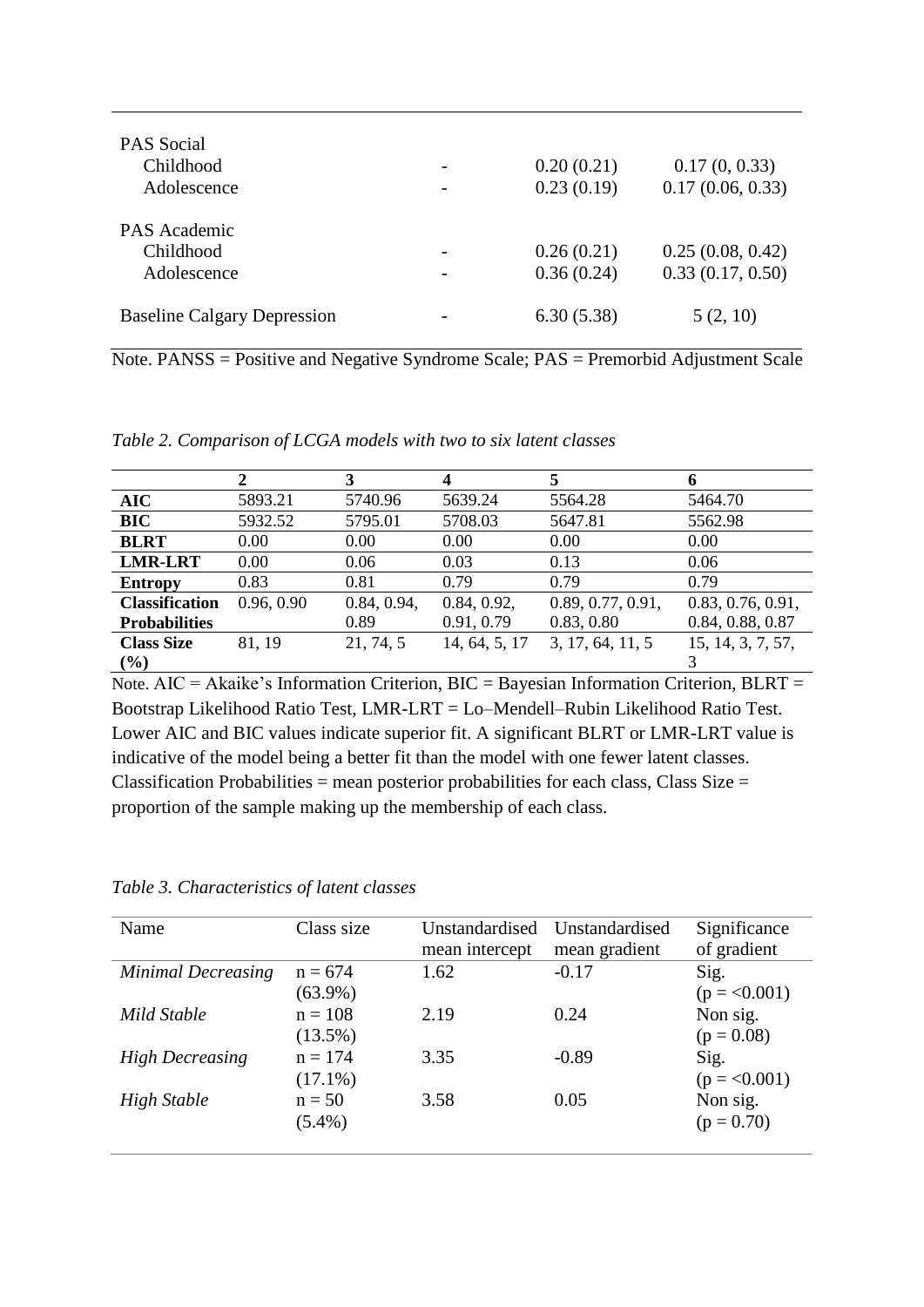|                                                        | Minimal                  | Mild Stable              | High                     | <b>High Stable</b>       |
|--------------------------------------------------------|--------------------------|--------------------------|--------------------------|--------------------------|
|                                                        | Decreasing               | $(n = 108)$              | Decreasing               | $(n = 50)$               |
|                                                        | $(n = 674)$              |                          | $(n = 174)$              |                          |
| Age at Onset                                           | 19.99 (8.45)             | 20.65(5.27)              | 20.48 (6.54)             | 18.46 (6.78)             |
| Male Gender                                            | 66.9%                    | 77.8%                    | 68.4%                    | 82.0%                    |
| White British Ethnicity                                | 70.9%                    | 68.5%                    | 72.4%                    | 58.0%                    |
| <b>Family History</b>                                  | 6.9%                     | 9.4%                     | 11.5%                    | 25.5%                    |
| Schizophrenia<br>Diagnosis                             | 9.8%                     | 10.8%                    | 9.6%                     | 23.4%                    |
| $DUP \geq 9$ months                                    | 27.8%                    | 31.8%                    | 28.3%                    | 26.0%                    |
| PAS Social - Childhood                                 | 0.19(0.20)               | 0.25(0.25)               | 0.17(0.19)               | 0.27(0.21)               |
| PAS Social - Adolescence                               | 0.21(0.18)               | 0.26(0.23)               | 0.26(0.21)               | 0.31(0.17)               |
| PAS Academic - Childhood<br>PAS Academic - Adolescence | 0.24(0.21)<br>0.33(0.24) | 0.34(0.21)<br>0.45(0.24) | 0.26(0.19)<br>0.41(0.25) | 0.31(0.21)<br>0.41(0.21) |
| Calgary Depression                                     | 5.61(5.03)               | 7.36(5.62)               | 8.04(5.66)               | 6.86(6.60)               |
| Substance Use                                          | 66.3%                    | 63.2%                    | 68.5%                    | 55.1%                    |

*Table 4. Descriptive statistics (mean (SD) unless otherwise indicated) by negative symptom trajectory class.*

Note. Family History = Family History of Non-Affective Psychosis; DUP = Duration of Untreated Psychosis; PAS = Premorbid Adjustment Scale.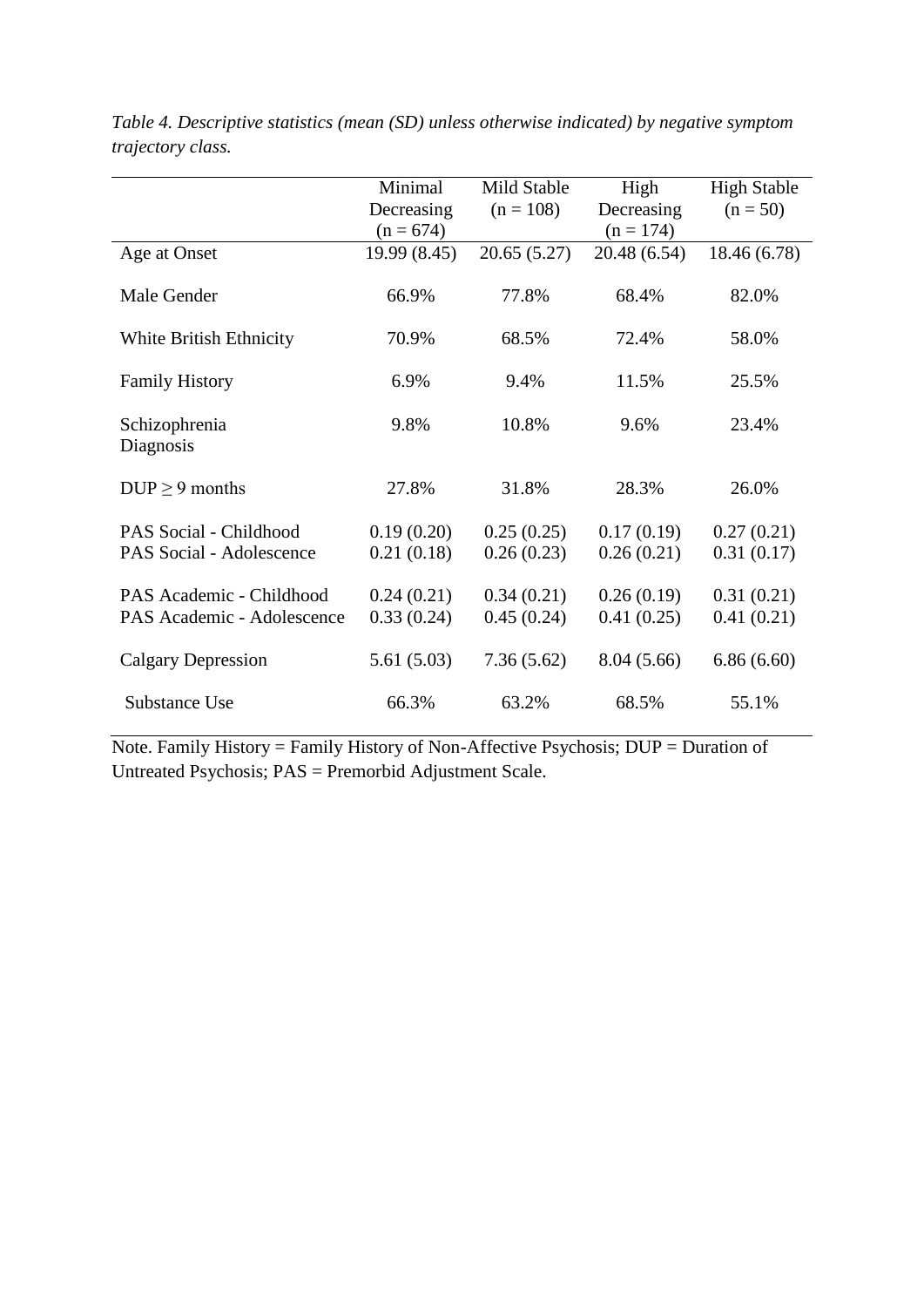| Social Recovery Trajectory Class |                        |                               |                     |  |  |
|----------------------------------|------------------------|-------------------------------|---------------------|--|--|
|                                  | <b>High Decreasing</b> | Moderate<br><b>Increasing</b> | Low Stable          |  |  |
| <b>Minimal</b>                   | $n = 44(9.0\%)$        | $n = 166(34.1\%)$             | $n = 277(56.9\%)$   |  |  |
| Decreasing                       | Significantly over-    | Significantly over-           | Significantly       |  |  |
|                                  | represented            | represented                   | under-represented   |  |  |
| <b>Mild Stable</b>               | $n = 4(4.2\%)$         | $n = 12(12.5\%)$              | $n = 80(83.3%)$     |  |  |
|                                  | Within expected        | Significantly under-          | Significantly over- |  |  |
|                                  | range                  | represented                   | represented         |  |  |
| <b>High Decreasing</b>           | $n = 4(3.1\%)$         | $n = 23(17.6%)$               | $n = 104(79.4\%)$   |  |  |
|                                  | Within expected        | Significantly under-          | Significantly over- |  |  |
|                                  | range                  | represented                   | represented         |  |  |
| <b>High Stable</b>               | $n = 1$ (2.2%)         | $n = 2$ (4.4%)                | $n = 42(93.3%)$     |  |  |
|                                  | Within expected        | Significantly under-          | Significantly over- |  |  |
|                                  | range                  | represented                   | represented         |  |  |

*Table 5. Matrix of intersections between negative symptom trajectory classes and social recovery trajectory classes.* 

Note. The text in each cell refers to whether the class is over- or under-represented according to the adjusted standardised residual of the relevant Chi-Squared test.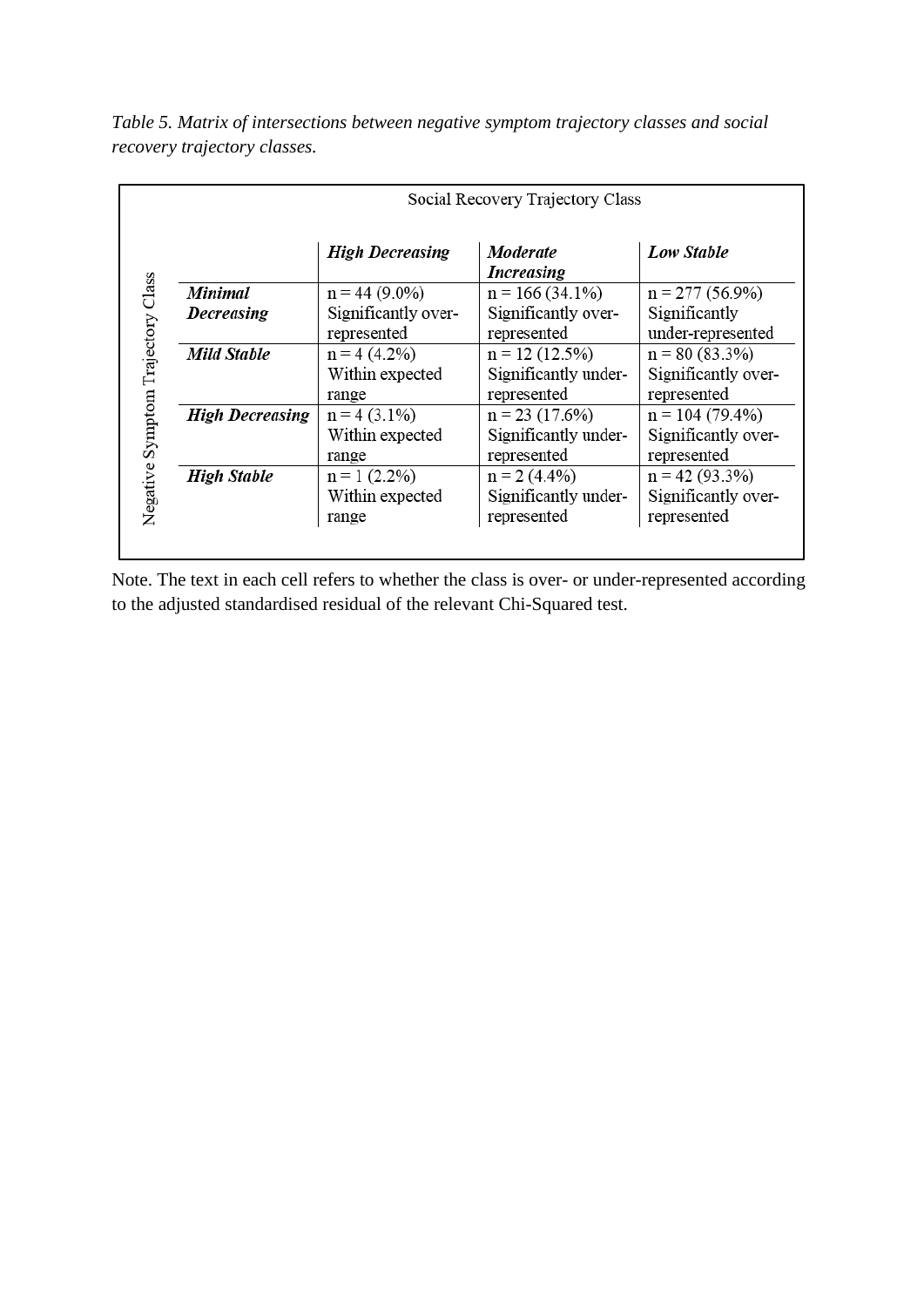## Figures:



*Fig. 1. LCGA with four latent classes: average negative symptom score estimated means* 



*Fig. 2. Proportion of each negative symptoms trajectory class that followed a social recovery trajectory characterised by non-clinical levels of structured activity by 12 months ('Good Social Recovery') versus those with stably low levels of structured activity ('Poor Social Recovery').*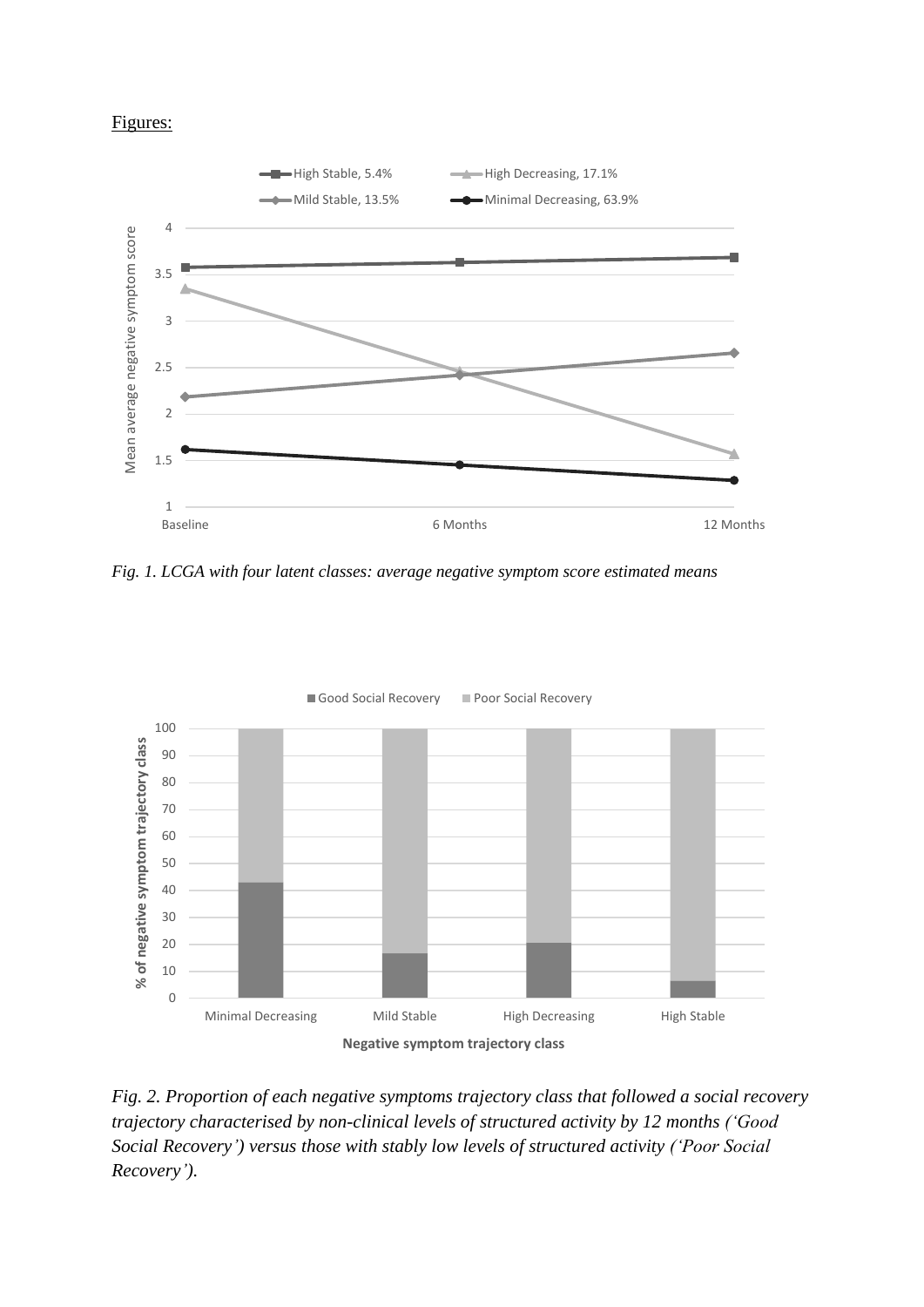# Proposed Supplementary Material:

|                       | Supplementary Table. Results of multinomial regression investigating predictors of negative |  |  |
|-----------------------|---------------------------------------------------------------------------------------------|--|--|
| symptom trajectories. |                                                                                             |  |  |

|                                                            | B(SE)                       | <b>Odds Ratio</b><br>$(95\% \text{ CI})$    | P Value       |
|------------------------------------------------------------|-----------------------------|---------------------------------------------|---------------|
| <b>Stable Mild vs. Minimal Decreasing</b>                  |                             |                                             |               |
| Female vs. Male                                            | $-0.36(0.30)$               | $0.70(0.39 - 1.25)$                         | 0.23          |
| Non-Schizophrenia Diagnosis vs.<br>Schizophrenia Diagnosis | 0.04(0.44)                  | $1.04(0.44 - 2.45)$                         | 0.94          |
| No Family History vs. Family History                       | 0.24(0.48)                  | $1.27(0.50 - 3.21)$                         | 0.62          |
| PAS Social - Childhood<br>PAS Social - Adolescence         | $-0.03(0.84)$<br>0.63(0.84) | $0.98(0.19-5.02)$<br>$1.87(0.36 - 9.65)$    | 0.98<br>0.46  |
| PAS Academic - Childhood<br>PAS Academic - Adolescence     | 1.70(0.90)<br>0.52(0.76)    | $5.50(0.94 - 32.14)$<br>$1.68(0.38 - 7.48)$ | 0.06<br>0.49  |
| <b>Calgary Depression</b>                                  | 0.02(0.02)                  | $1.02(0.98-1.07)$                           | 0.35          |
| <b>Stable High vs. Minimal Decreasing</b>                  |                             |                                             |               |
| Female vs. Male                                            | $-1.04(0.48)$               | $0.35(0.14-0.90)$                           | 0.03          |
| Non-Schizophrenia Diagnosis vs.<br>Schizophrenia Diagnosis | $-0.86(0.44)$               | $0.42(0.18-1.00)$                           | 0.05          |
| No Family History vs. Family History                       | $-1.18(0.44)$               | $0.31(0.13-0.72)$                           | 0.01          |
| PAS Social - Childhood<br>PAS Social - Adolescence         | $-0.12(1.18)$<br>2.17(1.12) | $0.89(0.09 - 8.95)$<br>$8.79(0.99 - 78.11)$ | 0.92<br>0.051 |
| PAS Academic - Childhood<br>PAS Academic - Adolescence     | 0.79(1.25)<br>$-0.07(1.08)$ | $2.21(0.19 - 25.74)$<br>$0.93(0.11 - 7.66)$ | 0.53<br>0.95  |
| <b>Calgary Depression</b>                                  | 0.05(0.03)                  | $1.06(0.99 - 1.12)$                         | 0.09          |
| <b>High Decreasing vs. Minimal</b><br><b>Decreasing</b>    |                             |                                             |               |
| Female vs. Male                                            | $-0.06(0.24)$               | $0.94(0.60 - 1.50)$                         | 0.81          |